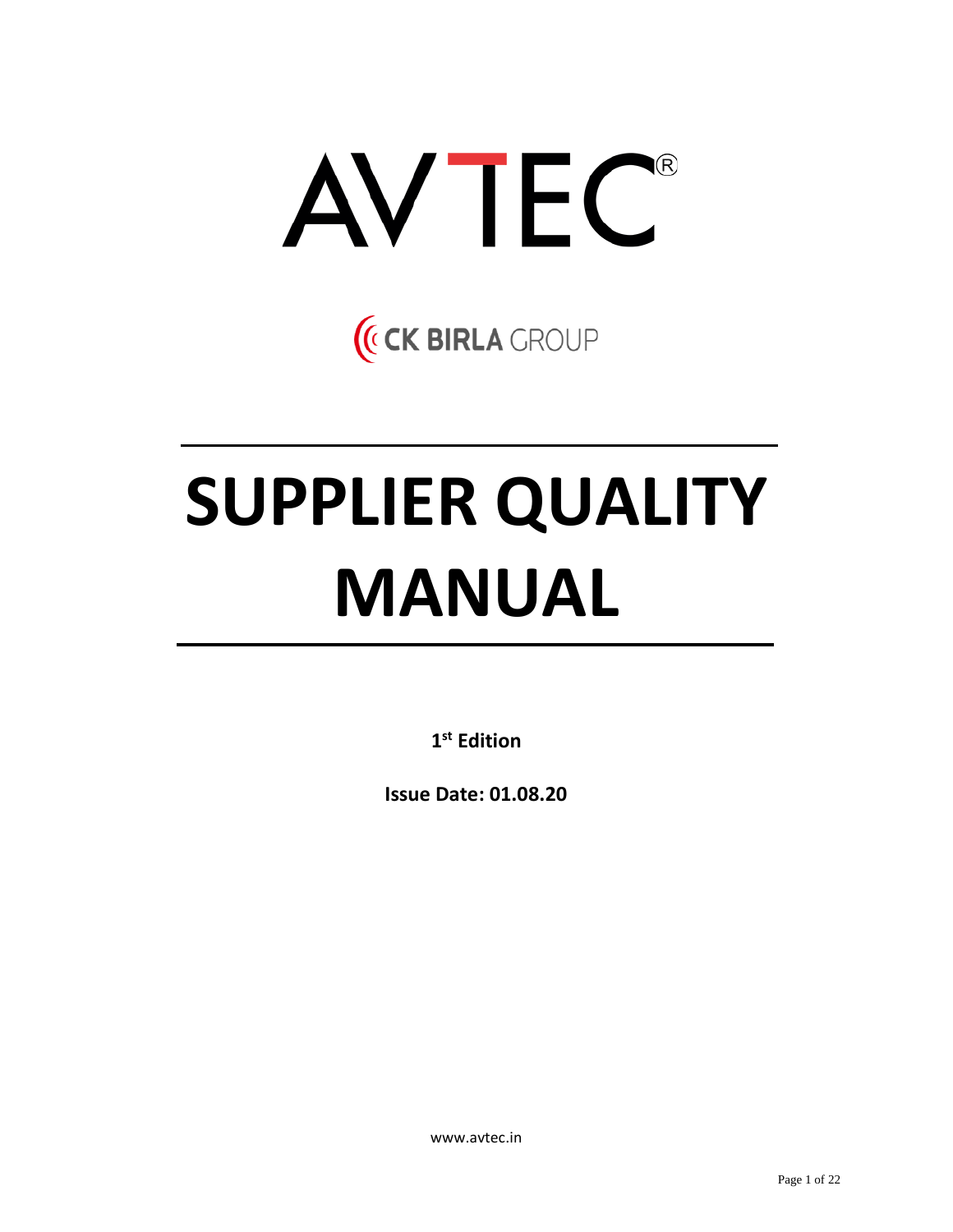## **Revision Details**

| <b>Revision No</b> | <b>Issue Date</b> | <b>Content/Reason of Revision</b> |  |  |
|--------------------|-------------------|-----------------------------------|--|--|
| Edition 1          | 01.08.20          | Initial Release                   |  |  |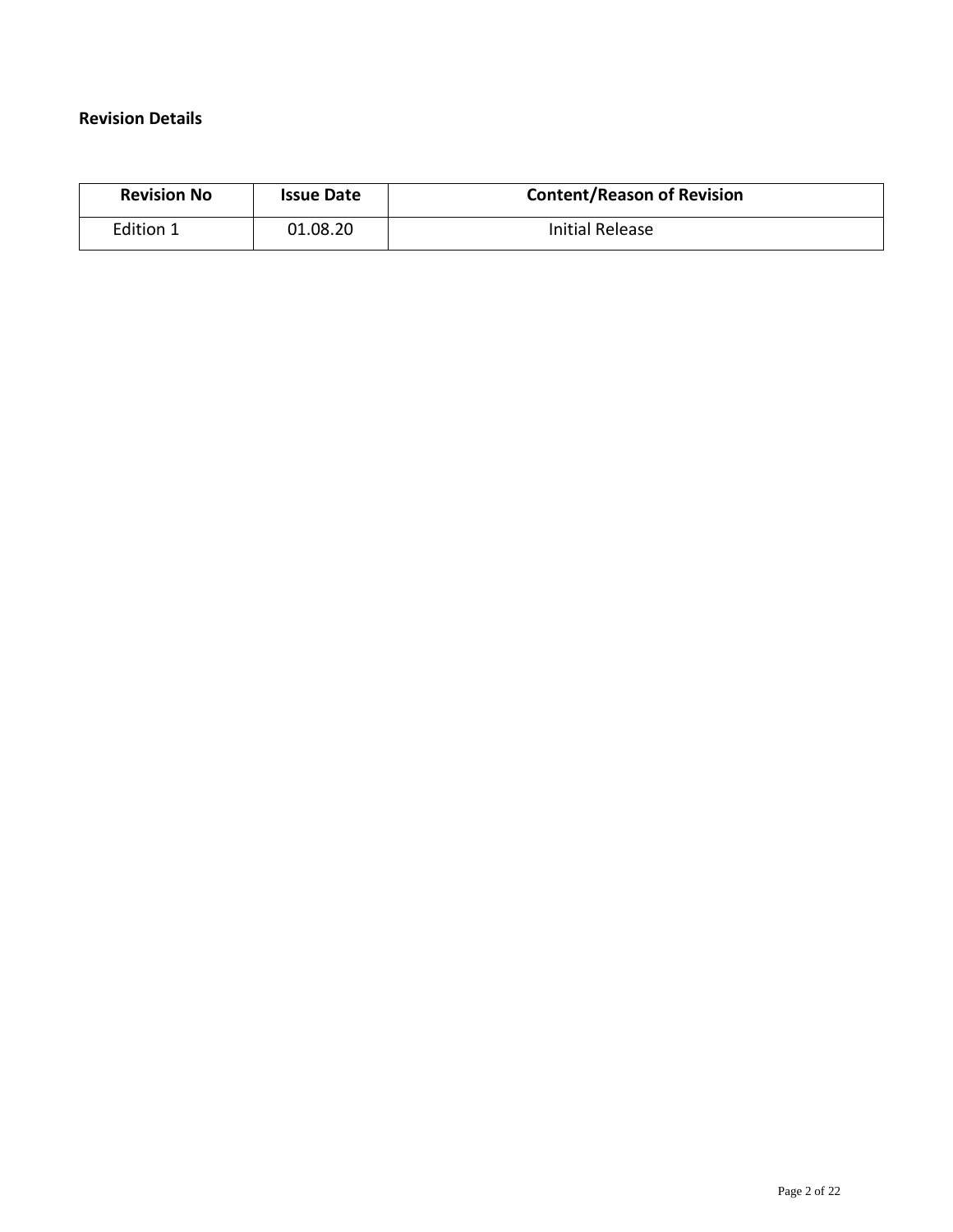## **Table of Contents**

| 1.0 |                                                                                                |  |
|-----|------------------------------------------------------------------------------------------------|--|
|     | 1.1<br>Preparation and Maintenance of Quality Manual and reporting of Quality Assurance<br>1.2 |  |
|     |                                                                                                |  |
|     |                                                                                                |  |
| 2.0 |                                                                                                |  |
|     | 2.1                                                                                            |  |
|     | $2.2^{\circ}$                                                                                  |  |
|     | 2.3                                                                                            |  |
| 3.0 |                                                                                                |  |
|     | 3.1                                                                                            |  |
|     | 3.2<br>3.3                                                                                     |  |
|     | 3.4                                                                                            |  |
|     | 3.5                                                                                            |  |
|     | 3.6                                                                                            |  |
|     | 3.7                                                                                            |  |
|     | 3.8<br>3.9                                                                                     |  |
|     |                                                                                                |  |
|     |                                                                                                |  |
| 4.0 |                                                                                                |  |
|     | 4.1                                                                                            |  |
|     | 4.2                                                                                            |  |
|     |                                                                                                |  |
|     | 4.5                                                                                            |  |
|     | 4.6                                                                                            |  |
|     | 4.7                                                                                            |  |
| 5.0 |                                                                                                |  |
|     | 5.1                                                                                            |  |
|     |                                                                                                |  |
|     |                                                                                                |  |
|     |                                                                                                |  |
| 6.0 |                                                                                                |  |
|     | 6.1                                                                                            |  |
|     |                                                                                                |  |
|     |                                                                                                |  |
|     |                                                                                                |  |
| 8.0 |                                                                                                |  |
|     | 8.1                                                                                            |  |
|     | 8.2                                                                                            |  |
| 9.0 |                                                                                                |  |
|     | 9.1                                                                                            |  |
|     | 9.2                                                                                            |  |
|     | 9.3                                                                                            |  |
|     | 9.4<br>9.5                                                                                     |  |
|     |                                                                                                |  |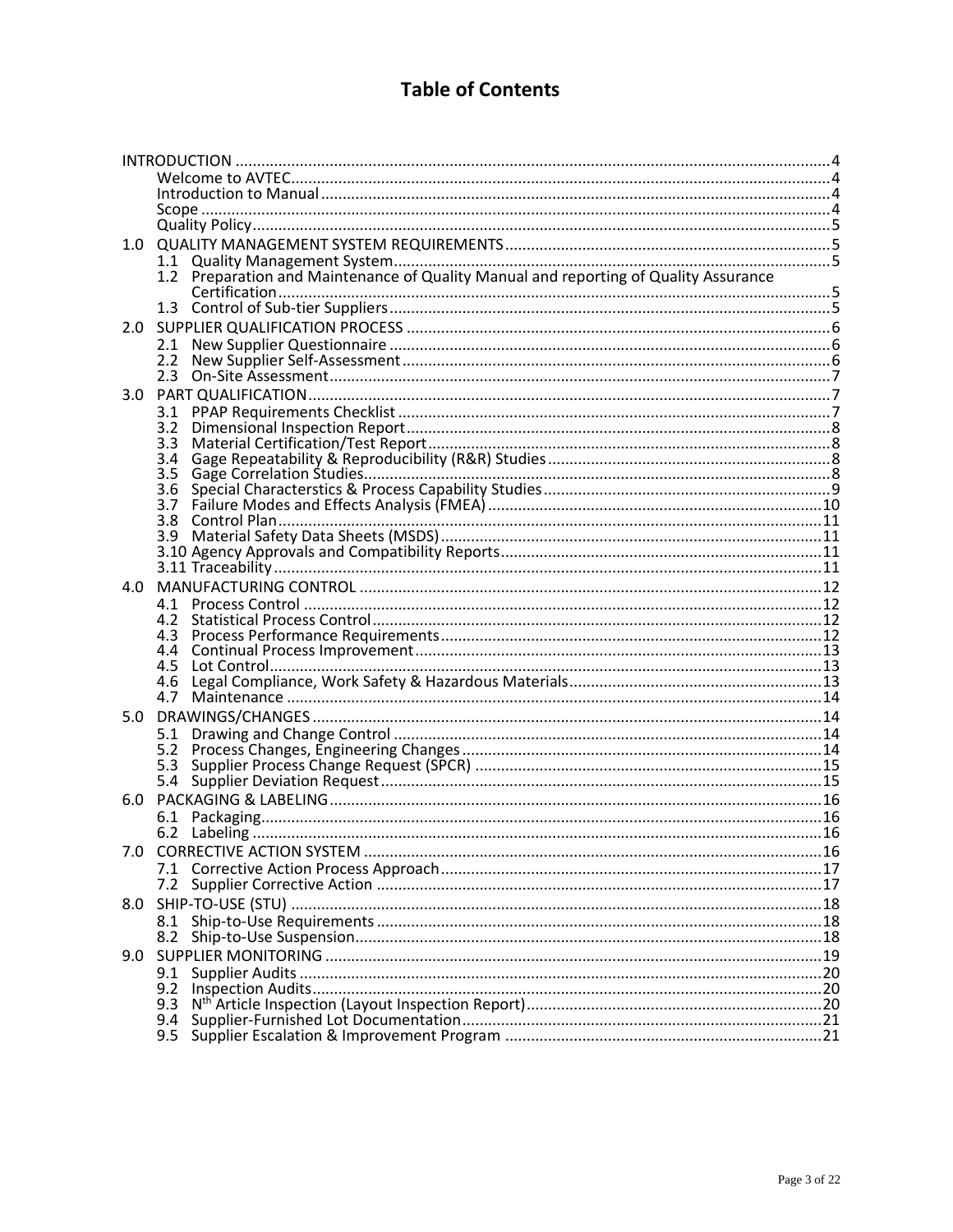## <span id="page-3-0"></span>**Introduction**

## <span id="page-3-1"></span>**Welcome to AVTEC**

**AVTEC** specializes in providing a wide range of products to suit diverse applications. With years of experience in manufacturing, AVTEC delivers competency across the entire value chain of design & manufacture of engines; transmissions and high precision components like cylinder heads, cylinder blocks, crank shafts, cam shafts, cam rods and transmission gears for Automotive, Off-Highway, Defense, Agriculture and Railway industry, in areas of both proprietary products and contract manufacturing.

## **Plant I – AVTEC Limited, Pithampur**

Address– AVTEC LIMITED, Power Unit Division, Plot # 1A, Sector 3, Pithampur, Sagore 454774, Dist Dhar, MP, India.

## **Plant 2: AVTEC Limited, Hosur**

Address– AVTEC LIMITED, Power Product Division, Poonapalli, Hosur-635114, Tamilnadu, India.

## **Plant 3: AVTEC Limited, Chennai**

Address– AVTEC, LIMITED, Plot A25 & 28, Phase 1, MEPZ-SEZ, Kadaperi Village, Tambaram, Chennai-600045, Tamilnadu, India

## **Corporate Office: New Delhi**

Address – AVTEC Limited, Birla Tower, 7th Floor, 25, Barakhamba Road, New Delhi-110001, India

## <span id="page-3-2"></span>**Introduction to Manual**

In today's manufacturing environment, product that is found to be non-conforming at receiving, or during production, causes serious disruptions in the production and shipping schedules, resulting in high production costs. Even the best receiving inspection program cannot detect all defective material. AVTEC requires suppliers to control the quality and conformance of material as per product specification so as to eliminate any probability of non-conformance filtering to production lines.

This manual is provided to specify and make clear AVTEC quality requirements and support suppliers in meeting such requirements.

## <span id="page-3-3"></span>**Scope**

This quality manual applies to all manufacturers and suppliers providing manufacturing industry related products and services and have interest in doing business with AVTEC. It also applies to AVTEC's outsourced partners or subsidiaries.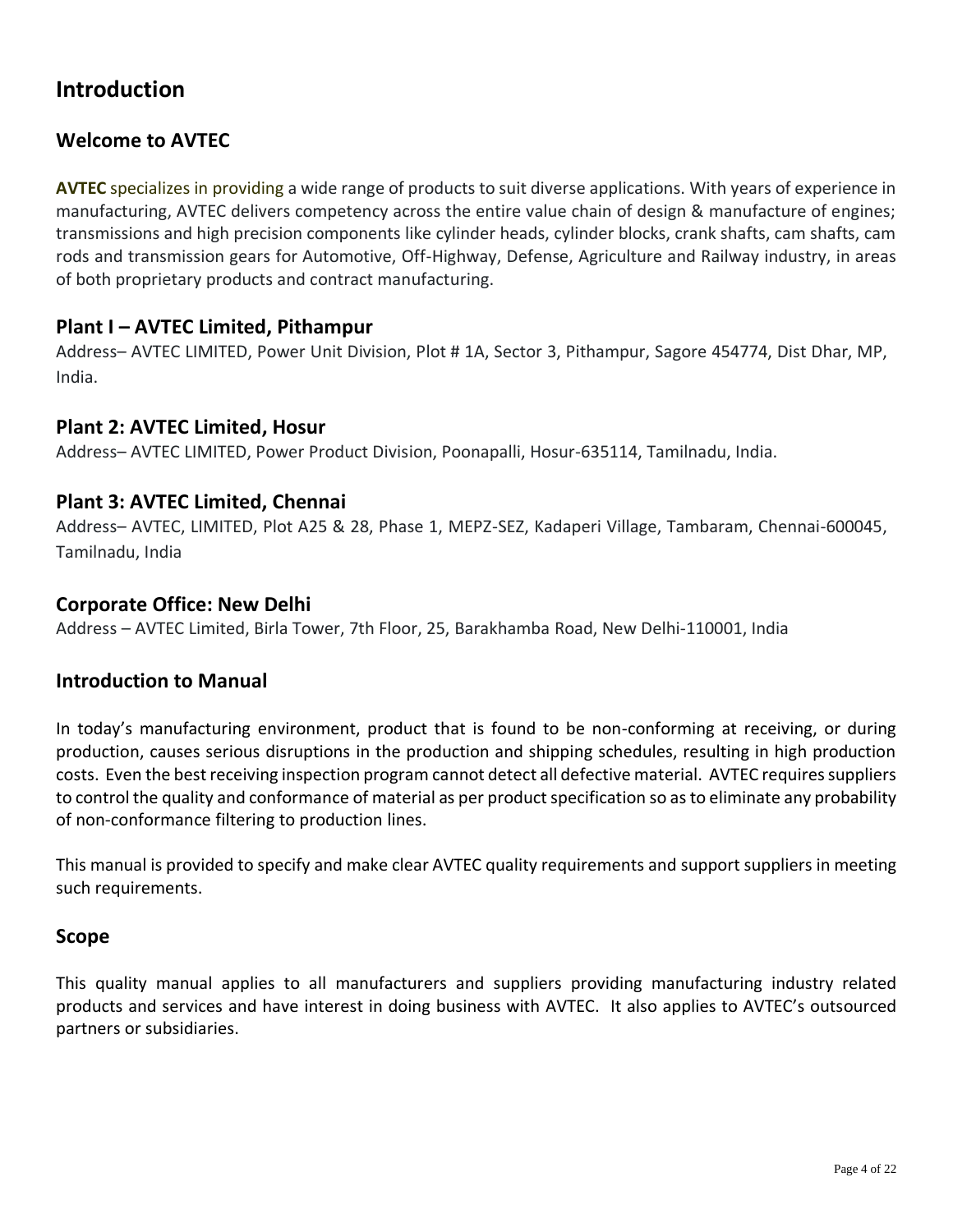## <span id="page-4-0"></span>**Quality Policy**

In AVTEC Ltd, We are committed to create value for all our customers and Key stakeholders by continually standardizing, improving and innovating our offering, system and process through involvement of all our employees.

## <span id="page-4-1"></span>**1.0 Quality Management System Requirements**

#### <span id="page-4-2"></span>**1.1 Quality Management System**

Each AVTEC's supplier is required to maintain an effective quality management system, preferably one that conforms to ISO 9001:2015 Quality Management System or IATF 16949:2016 Requirements (Automotive). In addition, the supplier must meet all other requirements of this manual.

Within the Supply chain, Customers and Suppliers (free sourced or mandated) are interdependent upon each other's performance. Our target is to ensure customer satisfaction for consistent Quality, Cost and Delivery (QCD).

## <span id="page-4-3"></span>**1.2 Preparation and Maintenance of Quality Manual and reporting of Quality Assurance Certification**

The supplier shall prepare and maintain a Quality Manual to ensure consistent quality of products and shall submit the Quality Manual to AVTEC if necessary.

Submitted supplier manual will be applicable if it is consistent with AVTEC requirement. However, if inadequate contents are found then revision is mandatory.

The supplier shall furnish AVTEC with a copy of current quality assurance certification as certified by official organizations such as ISO/TS 16949, ISO 9001.

Suppliers shall notify AVTEC of any change in their IATF 16949 or ISO 9001 registration status through an email to AVTEC. Such changes include, but are not limited to:

- o Initial certification.
- o Recertification.
- o Transfer of certification to a new Certification Body
- o Certificate withdrawal.
- o Certificate cancellation without replacement.

## <span id="page-4-4"></span>**1.3 Control of Sub-tier Suppliers**

Suppliers are responsible for the quality of materials and components provided by their sub-tier suppliers and sub-contractors. AVTEC suppliers must impose controls on their sub-tier suppliers that provide quality results and documentation comparable to the controls applied to suppliers by AVTEC.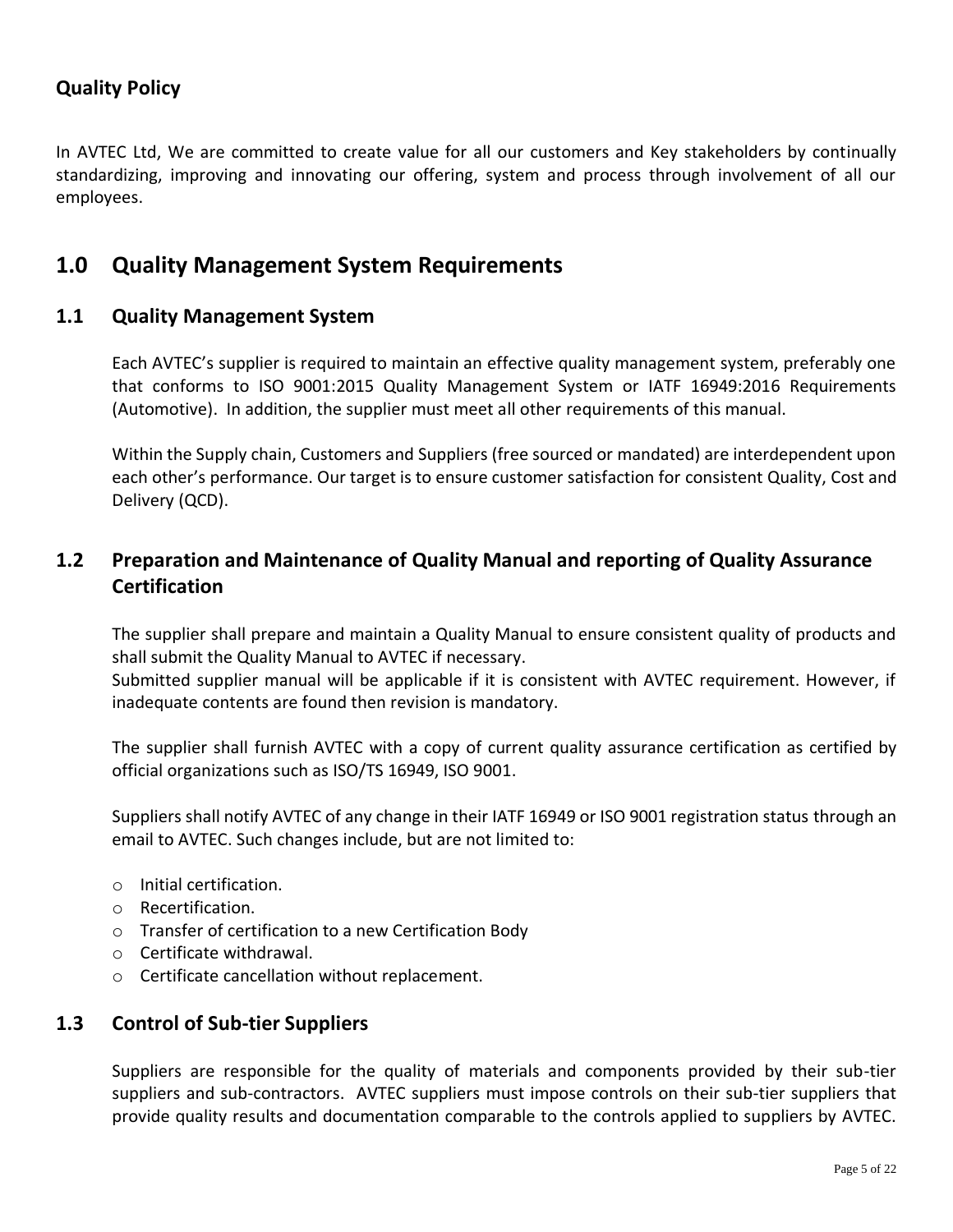The extent of the controls may vary, depending on the nature and complexity of the product and processes, but should normally include:

- o Evaluation and qualification of sub-tier supplier facilities
- $\circ$  Control to ensure that raw materials used meet AVTEC's requirements
- $\circ$  Controls to ensure that the sub-tier suppliers of components used are those approved by AVTEC, where applicable.
- o Part qualification, including first article inspection and process capability studies of as applicable.
- o Control of drawings/revisions
- o Control of nonconforming material
- o Corrective action and preventive action programs
- o A continuous quality improvement program

Where appropriate, AVTEC may specify the sub-tier suppliers that may be used, evaluate and qualify the sub-tier supplier's facilities, and assist the supplier in controlling the sub-tier supplier. Typically, this occurs when the sub-tier supplier is an essential component of the supply-chain process. AVTEC *reserves the prerogative to evaluate the quality system and records of such sub-tier suppliers as necessary. In the event of AVTEC's involvement, it does not absolve suppliers of the ultimate responsibility for the quality performance of their sub-tier suppliers.*

## <span id="page-5-0"></span>**2.0 Supplier Qualification Process**

All suppliers of production materials to AVTEC must be qualified suppliers. The extent of the qualification process is dependent upon the criticality of product purchased and other factors determined by AVTEC. The qualification process in its most complete form consists of three parts:

- o A questionnaire completed by the supplier.
- $\circ$  A quality management system self-assessment completed by the supplier, using the AVTEC supplier assessment survey form. This is returned, along with the supplier's quality manual and documentation for review by AVTEC.
- o An on-site assessment by AVTEC personnel or their authorized agents.

AVTEC periodically reevaluates suppliers through the use of quality performance data and/or on-site assessments.

## <span id="page-5-1"></span>**2.1 New Supplier Questionnaire**

In the early stages of the supplier selection process, Potential suppliers are sent a questionnaire. This questionnaire solicits general information about the company such as location(s), size, capabilities, and financial stability as well as detailed questions regarding the Company's quality management system and quality history.

## <span id="page-5-2"></span>**2.2 New Supplier Self-Assessment**

When a new supplier is being considered, they are sent a quality management system self-assessment survey form. The supplier completes the self-assessment and returns it along with a copy of supporting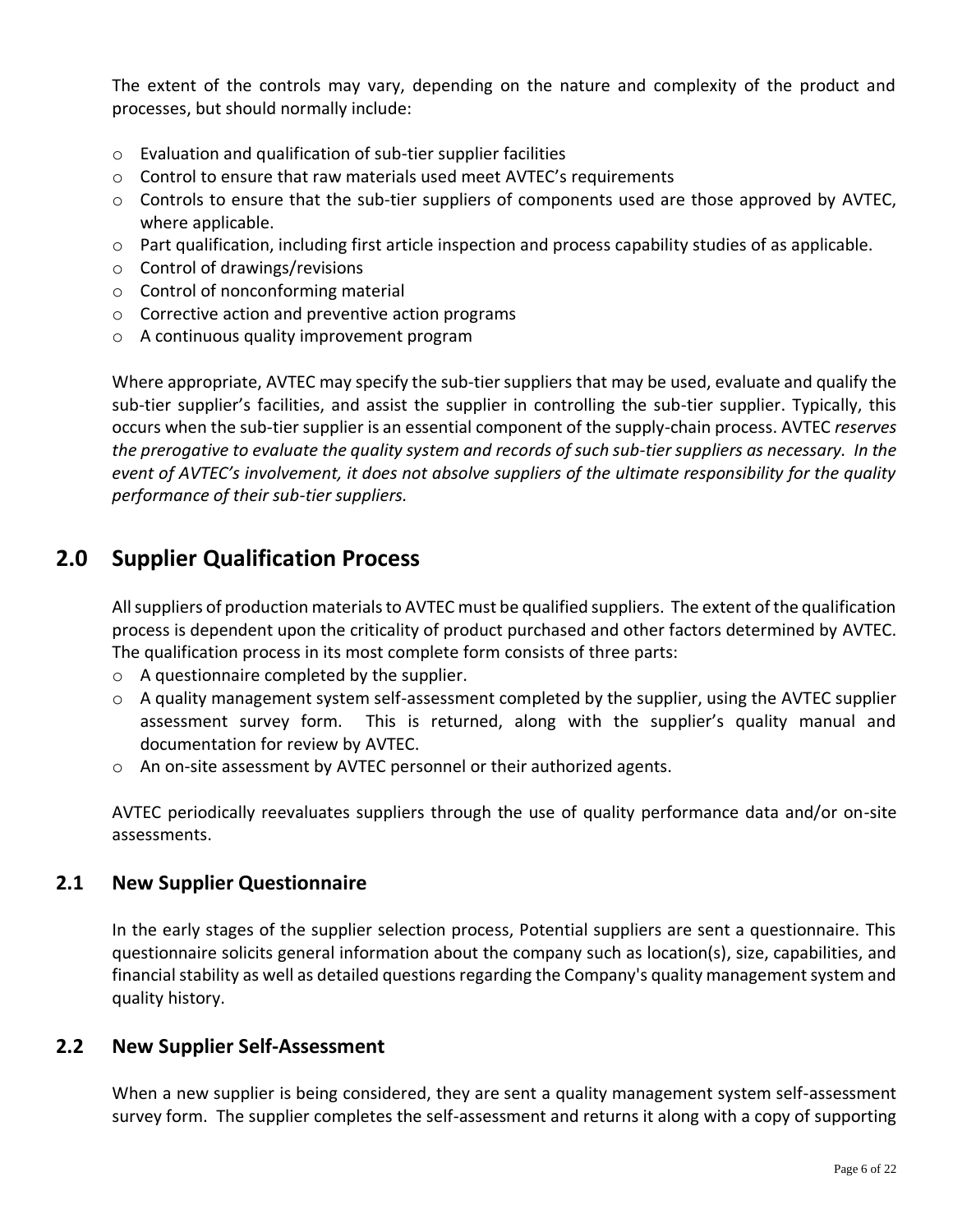documents. AVTEC will review the survey form to determine if the documented quality system meets AVTEC's requirements.

## <span id="page-6-0"></span>**2.3 On-Site Assessment**

For suppliers of critical components, an on-site assessment of the supplier's facility is performed. The on-site assessment includes three components:

- $\circ$  A quality assessment to determine whether the supplier's quality management system is in place and functioning effectively.
- $\circ$  A business assessment to determine whether the supplier has financial resources, production capacity, and other business resources needed to fulfill AVTEC's production needs.
- o A technology assessment to determine whether the supplier has the needed technical resources, including production and inspection equipment, facilities, engineering resources, etc.

If the assessment team determines that the supplier meets AVTEC's requirements, AVTEC qualifies the supplier to bid on new business and supply production materials.

## <span id="page-6-1"></span>**3.0 Part Qualification**

The supplier is responsible for submitting all PPAP documents requested by AVTEC on the PPAP checklist. AVTEC and the supplier will agree on the number of the samples to be checked and submitted with the first article data. Where possible, all First Article documents as per PPAP checklist should be submitted to the supplier quality engineer in electronic format (preferably Adobe Acrobat or Microsoft Office).

In some cases, AVTEC personnel may wish to be present during the initial production run. This will allow AVTEC to validate and verify the process before any product is shipped

## <span id="page-6-2"></span>**3.1 PPAP Requirements Checklist**

For each new or revised part, AVTEC sends the supplier a PPAP document required checklist, listing the steps and information that must be submitted for qualification of the component or assembly for production. The PSW submission level and PPAP document required checklist are selected based on supplier quality recognition status, part criticality, experience with prior part submissions, and the supplier's expertise with the specific commodity. Default submission level is AIAG Level 3, unless otherwise communicated to the supplier by the Supplier development team and Quality assurance team (If Required).

- $\circ$  Level 1 Part Submission Warrant (PSW) only submitted to the customer.
- $\circ$  Level 2 PSW with product samples and limited supporting data.
- o Level 3 PSW with product samples and complete supporting data.
- o Level 4 PSW and other requirements as defined by the customer
- o Level 5 PSW with product samples and complete supporting data available for review at the supplier's manufacturing location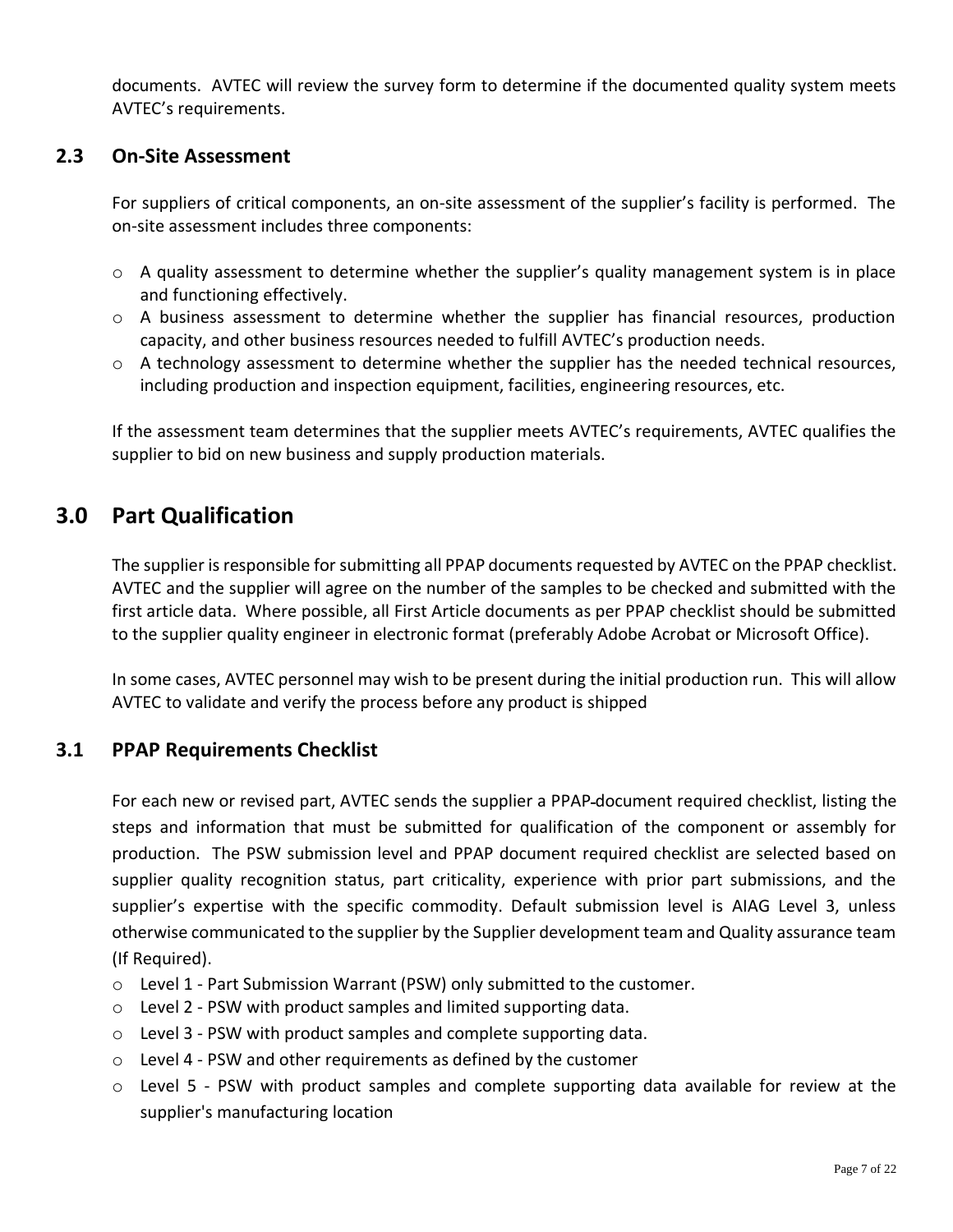PPAP must have fully approved or have interim PPAP approval with approved deviation before starting the serial production

## <span id="page-7-0"></span>**3.2 Dimensional Inspection Report**

AVTEC notifies the supplier of the quantity of parts to be inspected, typically five from each tool or cavity. The supplier inspects or tests each sample for all dimensions, drawing notes, and specification requirements listed on the current revision of the AVTEC drawing and/or specification. The supplier records the results on the First Article Report form or equivalent. The supplier numbers a copy of AVTEC's drawing and/or specification to correspond with the supplier's results.

The dimensional inspection report must include the specification number, specified requirements, and the inspection/test results. A simple statement that the material meets the requirements is not acceptable. Each report must be traceable to the supplier's material, through lot/heat/coil/batch numbers or equivalent, and must be signed by the organization that performed the testing. For any requirements that the supplier does not have the equipment to inspect or test, the supplier may obtain reports from their sub-supplier or other test agency.

Parts inspected for the dimensional inspection report are randomly selected from a production run of parts. The minimum quantity for the production run is agreed upon between the supplier and AVTEC. The parts must be produced under volume-production conditions, including material, machines, tooling, processing parameters, cycle times, etc. Any exceptions to the volume-production conditions must be approved in writing by AVTEC, and included in the data package submitted to AVTEC.

## <span id="page-7-1"></span>**3.3 Material Certification/Test Report**

When requested, the supplier must provide a material certification/test report. This report must include the specification number, specified material and/or physical requirements, and the inspection/test results. A simple statement that the material meets the requirements is not acceptable. Each report must be traceable to the supplier's material, and must be signed by the organization that performed the testing.

## <span id="page-7-2"></span>**3.4 Gage Repeatability & Reproducibility (R&R) Studies**

For those characteristics specified by AVTEC, the supplier must perform gage R&R studies using procedures described in Measurement Systems Analysis published by AIAG. AVTEC must approve R&R report as per the AIAG manual of MSA latest Edition requirement

Normally for variable gages, three different operators measure ten samples three times each. For attribute gages, the Attribute Gage Study (long method) is required. AVTEC must approve any alternative methods.

## <span id="page-7-3"></span>**3.5 Gage Correlation Studies**

For characteristics specified by AVTEC, the supplier must perform a gage correlation study. This consists of the supplier identifying, measuring and recording a specified number of production parts. The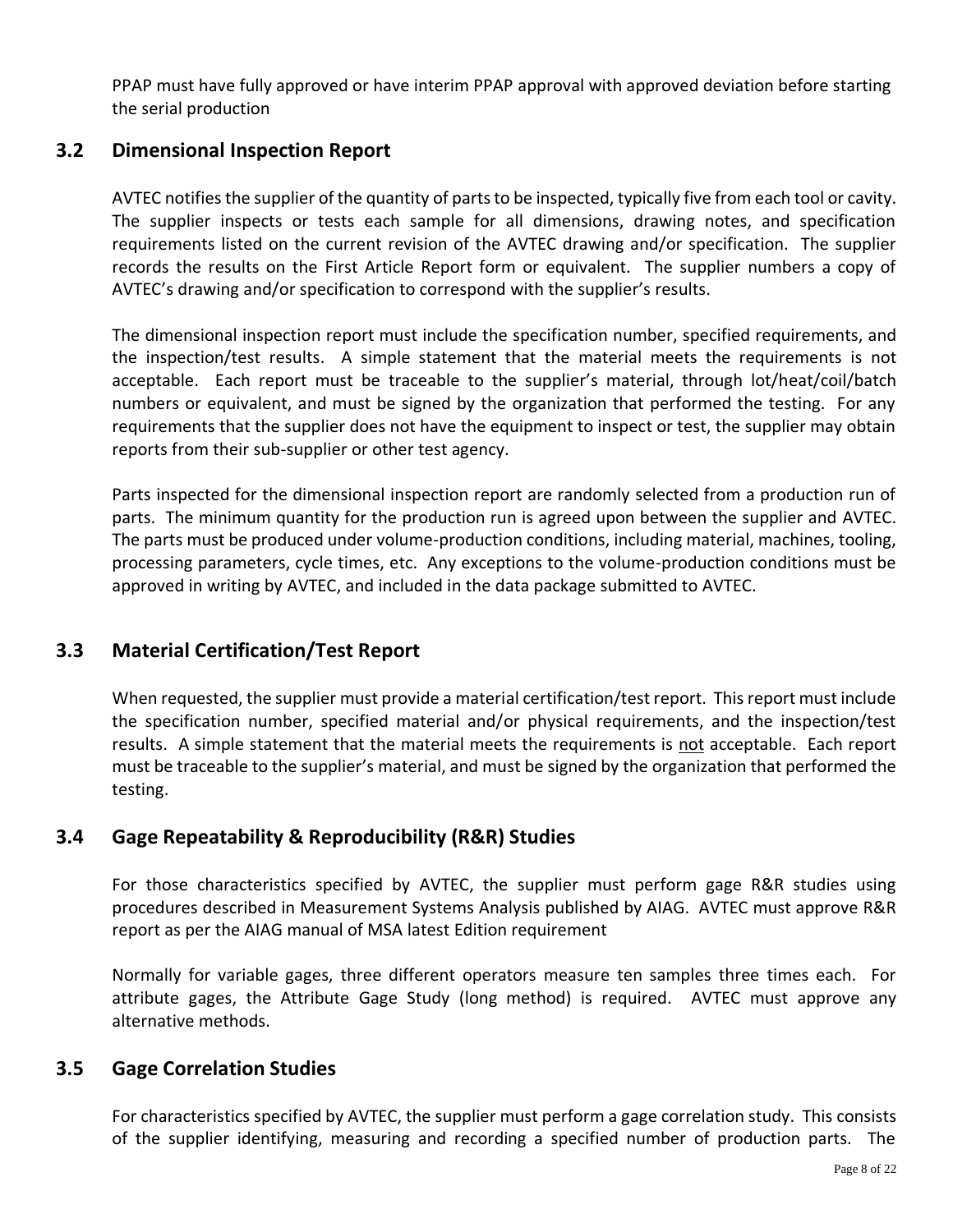supplier then sends the parts to AVTEC for measurement. AVTEC compares their measurements with the supplier's measurements to determine the correlation between the gages.

## <span id="page-8-0"></span>**3.6 Special Characteristics & Process Capability Studies**

Special Characteristics are the features or properties of a part, component or assembly described on engineering part drawings, in engineering specifications or in other primary engineering information that are likely to affect safety, compliance with government regulations, product quality, reliability, form, fit, function or customer satisfaction.

Special Characteristics are listed below:

- **o Critical Characteristics (** $\bigoplus$ ) (Safety /Regulation Characteristics) are those features of product of the product design or manufacture which have an adverse effect on safer operation of vehicle, Operator safety or on Environment regulation compliance.
- **o Major Characteristics ((B)** are those feature of the product design or manufacturing process which affect the performance of the vehicle in a such a way to make it inoperable or reduce the efficiency of operation of the product significantly or to cause severe irritation to the user of the vehicle .
- **o Key Characteristics** (  $\bigcirc$  ) (Significant Characteristics) are those features of the product, which are not shown in the final finished print of the product, but may have an extremely significant bearing on controlling the critical or significant characteristics during production of the component .
- **o Critical to Product Characteristics ( ):** A characteristic where the reasonably anticipated variation within specification (target or tolerance) is likely to significantly affect fit, function or customer satisfaction. The supplier must show continuous improvement until process capability meets standards defined below.
- **o Critical to Process Characteristics ( ):** Process Characteristics cannot be defined physically and are a function of the process. The intent of this designation is NOT to drive specific capability or documentation requirements, but rather to ensure that the manufacturing process that generates certain features is not changed without notification and approval from Product / Manufacturing Engineering.

The below table shows the process capability with respect to Special Characteristics:

| <b>Symbol</b> | <b>Special Characteristics Name</b>                              | GR&R                               | Pokayoke                                          | <b>Process Capability</b>   | <b>Process Performance</b>                                          |
|---------------|------------------------------------------------------------------|------------------------------------|---------------------------------------------------|-----------------------------|---------------------------------------------------------------------|
|               |                                                                  | in $%$                             |                                                   | Cpk                         |                                                                     |
|               | Critical Characteristics (Safety<br>/Regulation Characteristics) | $\leq 10 \%$                       | Mandatory Design /<br>Process                     | $Cpk \geq 2$                | SPC / Cpk - Not OK: 100 %<br><b>Check</b>                           |
|               | <b>Major Characteristics</b>                                     | $\leq 30$ % with<br>reduction Plan | <b>Strongly Recommended</b><br>Design / Process   | $Cpk \geq 1.67$             | SPC / Cpk - Not OK: 100 %<br><b>Check</b>                           |
|               | Key Characteristics (significant<br>Characteristics)             | $\leq$ 30 %                        | Recommended Design / Cpk ≥ 1.33<br>Process        | lor 100 % Go or NoGo  Check | SPC / Cpk - Not OK: 100 %                                           |
|               | <b>Critical To Product Characteristics</b>                       | $\leq 30\%$                        | Recommended Design / Recommended Cpk ≥<br>Process | 1.33                        | Recommended continuous<br>improvement to meet<br>process capability |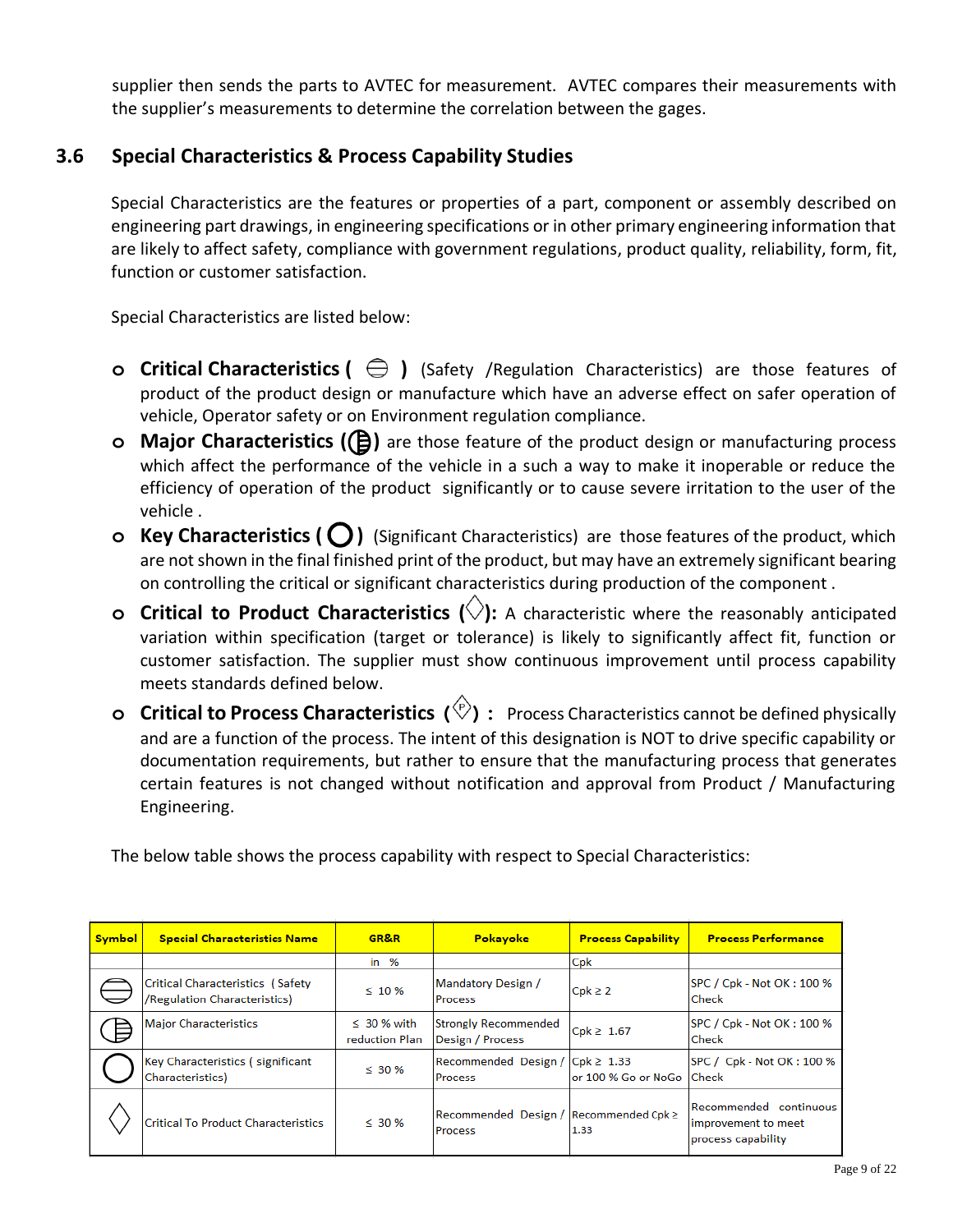- Wherevers applicable the Capability studies will include at least 30 pieces, either from a consecutive run or at the gaging frequency in the control plan.
- Special Characteristics shall be held to 100% pass for inspection as per sampling plan. If during Product/Process development you believe there will be difficulty meeting the print requirement, you MUST immediately notify and develop a plan to assure compliance or obtain formal written deviation approval from AVTEC team.

**Process Capability (Cpk)** is a comparison of the inherent variability of a process output to specification limits *under statistically stable conditions*. There are a number of techniques for assessing the capability of processes. AVTEC suppliers must use methods defined in Statistical Process Control (SPC) published by AIAG for determining process capability and process performance, unless an alternate method is approved in writing by AVTEC.

A Cpk of at least 1.33 is required for AVTEC critical dimensions.

When required to submit process capability data to AVTEC, the supplier must calculate process capability using the following method, unless an alternate method is approved by AVTEC:

$$
C_p
$$
 = Process capability ignoring = USL – LSL  
Process centering 6  $\hat{s}$ 

 $Cpk = Process capability = min \left( \frac{USL - Avg}{, Avg. - LSL} \right)$ Including centering 3  $\hat{s}$  **3** $\hat{s}$ 

USL = Upper Specification Limit LSL = Lower Specification Limit

Avg. = Process Average = *X*

 $\hat{s}$  = Estimated Standard Deviation =  $\overline{R}$  = Average Range

 $d_2$  = Constant from statistical tables

For unilateral tolerances, the same logic is employed, except that only the specified side of the tolerance is used to calculate C<sub>pk</sub>. When  $X \& R$  charts are used for capability studies, the subgroups must contain pieces taken consecutively from the process and the subgroups must be arranged sequentially in the order they were produced.

2  $\hat{s} = \frac{1}{d}$  $\hat{s} = \frac{R}{A}$ 

## <span id="page-9-0"></span>**3.7 Failure Modes and Effects Analysis (FMEA)**

When requested, the supplier must perform a Process Failure Modes and Effects Analysis (PFMEA), and submit it for approval. For parts and assemblies that are designed by the supplier, the supplier should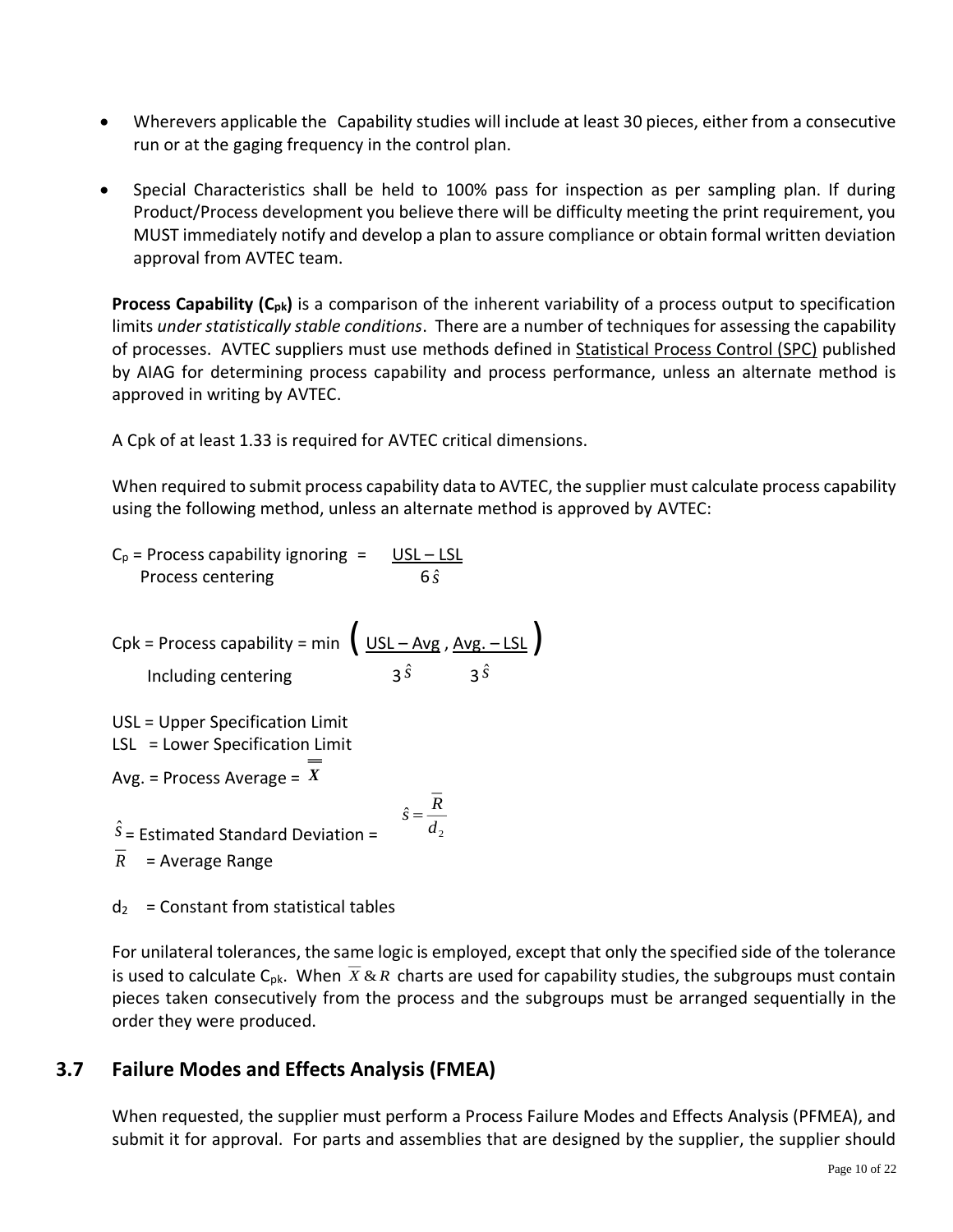also perform a Design Failure Modes and Effects Analysis. The PFMEA considers all reasonably foreseeable potential failure modes of each process. Based on the potential seriousness and likelihood of the problem, the supplier develops manufacturing controls. The PFMEA should be a living document, and should be updated when process changes occur, or when defective material is produced. PFMEA methods and examples can be found in Potential Failure Mode and Effects Analysis published by AIAG.

## <span id="page-10-0"></span>**3.8 Control Plan**

When requested, the supplier must develop a control plan, and submit it for approval. The control plan and is a detailed description of the supplier's proposed processing steps required to produce the part, and the controls that are put into place to control the quality at each step. The control plan must include all in-house processing, external processing, inspection, packaging, and shipping. Suppliers may use their own format. Measuring devices and fixtures designed and built to check AVTEC parts must be identified with a gage number and drawing, and must be listed on the control plan.

The control plan must include all critical characteristics. Where detailed instructions are required, the supplier details those instructions in a work instruction, or equivalent, which must be listed in the control plan. Inspection methods, sample sizes, and sampling frequencies should be based on the process capabilities, seriousness and likelihood of potential non-conformances, and process stability. Critical characteristics that do not meet AVTEC's process capability requirements must be inspected 100%, unless AVTEC approves alternate control methods in writing.

## <span id="page-10-1"></span>**3.9 Material Safety Data Sheets (MSDS)**

As applicable, Material Safety Data Sheets (MSDS) must be provided during PPAP Document submission.

## <span id="page-10-2"></span>**3.10 Agency Approvals and Compatibility Reports**

The supplier is responsible to provide the proper agency approval test reports per AVTEC requirement. Examples are UL, CE, FCC, TUV, etc. The supplier is also responsible for agency test reports from their sub-supplier or other outside test agencies.

The suppler is responsible to submit test results that verify compatibility as required (USB, 1394 etc.). Testing may be done by the supplier or by a test facility certified by the supplier.

## <span id="page-10-3"></span>**3.11 Traceability**

The supplier must plan for traceability of components. The supplier will provide a written plan specifying how components will be marked with serial or lot numbers and date codes if required, or how containers will be identified with lot numbers or date codes if component marking is not required. The plan will also include sizes of lots or batches. Where possible, batch sizes should be minimized to aid in containment should quality problems be found.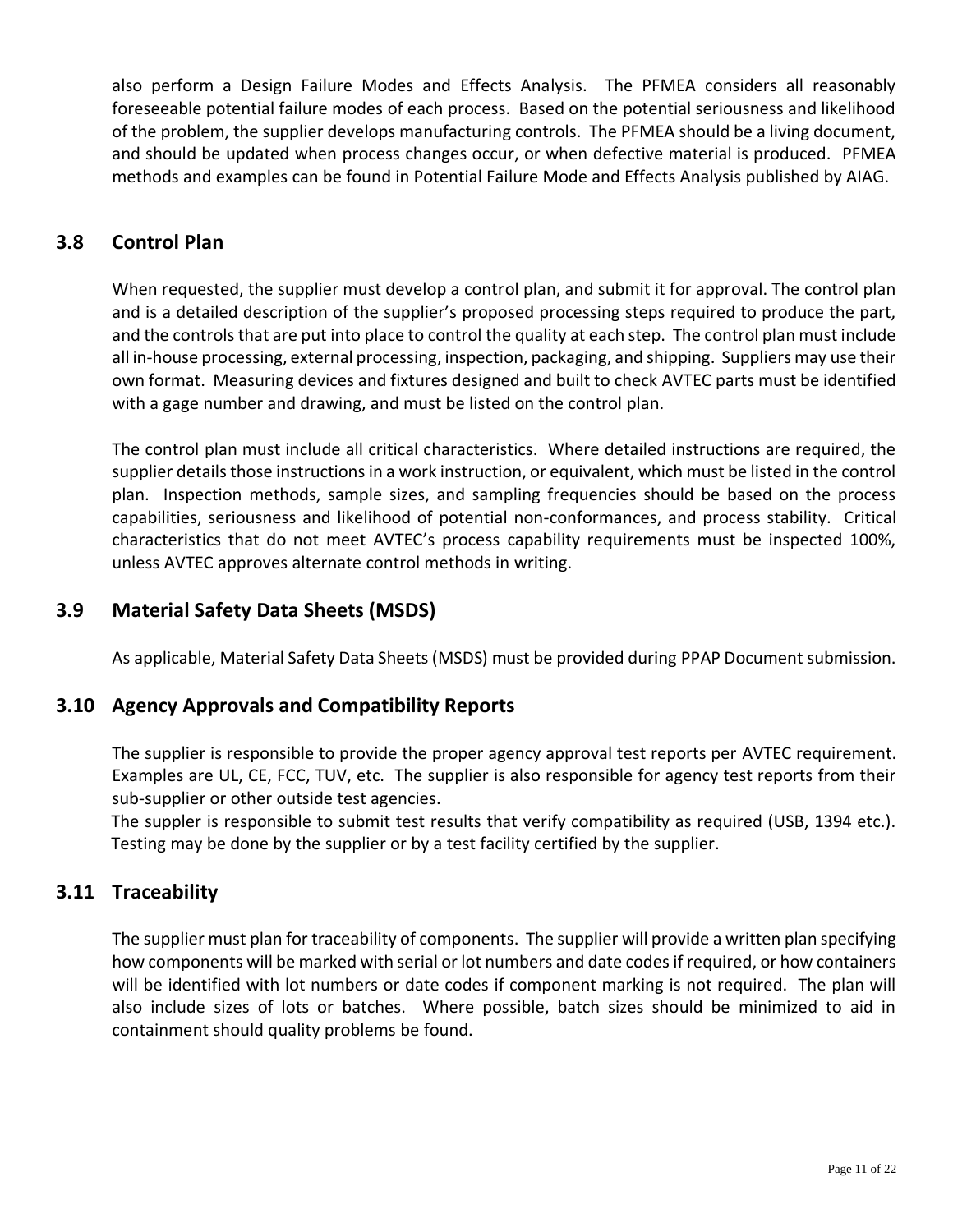## <span id="page-11-0"></span>**4.0 Manufacturing Control**

## <span id="page-11-1"></span>**4.1 Process Control**

AVTEC suppliers are required to control all manufacturing processes in accordance with the control plan, which is approved during part qualification.

## <span id="page-11-2"></span>**4.2 Statistical Process Control**

Where specified in the control plan, the supplier is required to apply effective statistical process controls. Effective controls must include:

- o The control chart displays control limits that are correctly calculated (specification limits may not be used as control limits).
- $\circ$  The control chart is at the process area, visible to the operator, or persons who are responsible for controlling the process.
- o For each out-of-control condition, actions are taken to bring the process back into control. Actions taken to bring the process back into control are recorded.
- $\circ$  Product produced during any out-of-control condition is sorted, scrapped, reworked or disposition through the supplier's NC material handling process

## <span id="page-11-3"></span>**4.3 Process Performance Requirements**

Process Performance  $(P_{pk})$  is the comparison of the actual process variation to the specification limits. When required to submit process performance data to AVTEC, the supplier must report process performance using the following method:

**Critical Characteristics:** A P<sub>pk</sub> at least 1.33 is required. Any critical characteristic failing to meet the minimum requirement requires a containment plan and an improvement plan.

**Other Characteristics:** A P<sub>pk</sub> of at least 1.00 is required. The supplier is not required to calculate and report process performance for non-critical characteristics, unless requested by AVTEC. When specified by AVTEC, other characteristics failing to meet the minimum requirement also require a containment and improvement plan.

$$
P_{pk}
$$
 = the minimum of either

USL = Upper Specification Limit

LSL = Lower Specification Limit

Avg. = Process Average = *X*

s = Estimated Standard Deviation

$$
s = \sqrt{\sum_{i=1}^{n} (x_i - \bar{x})^2}
$$

 $(n-1)$ 

*n*

−

 $USL - Avg.$  or Avg. – LSL 3s 3s

n = Total number of parts inspected

For unilateral tolerances, the same logic is employed, except that only the side of the tolerance that is specified is used in to calculate  $P_{pk}$ .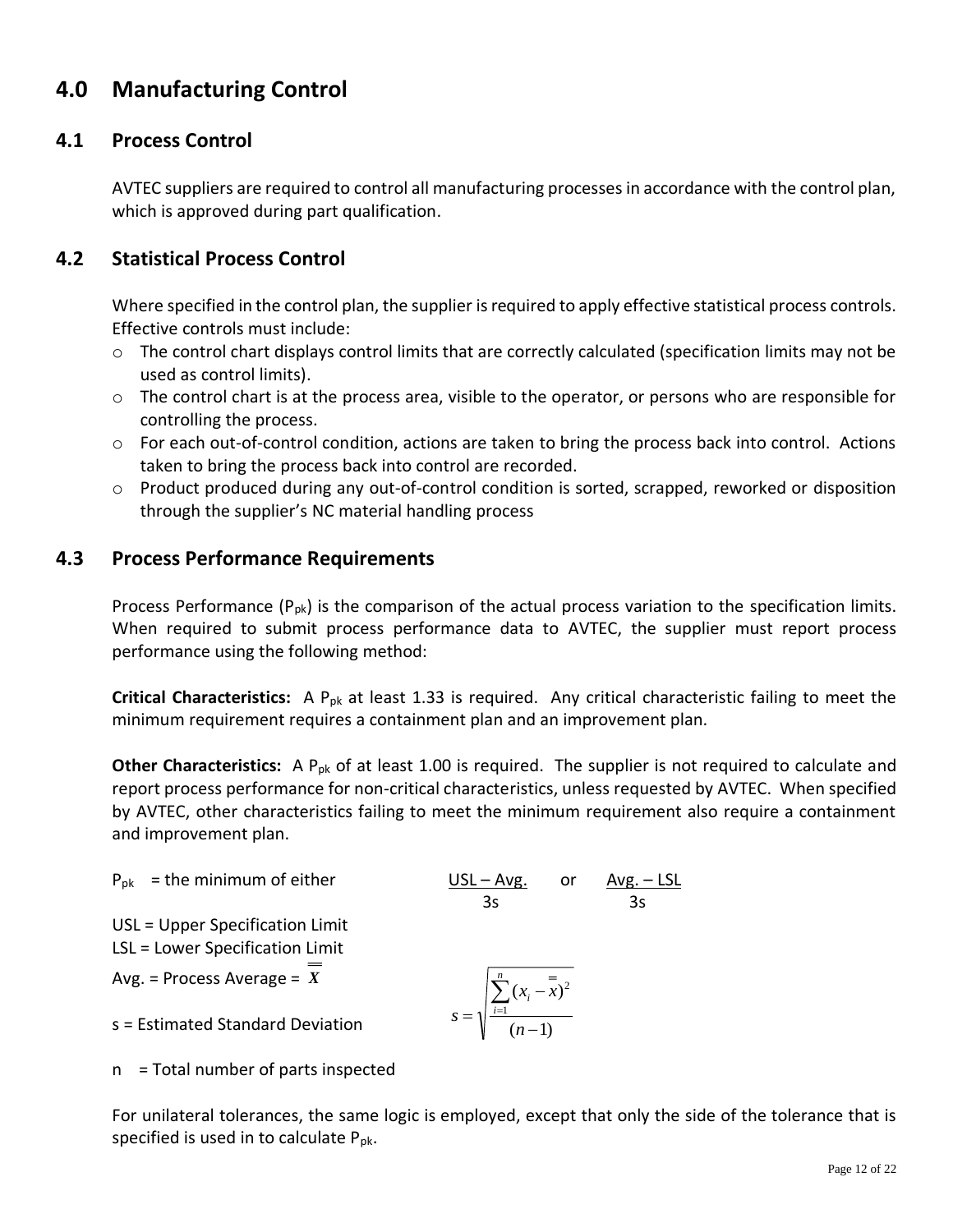## <span id="page-12-0"></span>**4.4 Continual Process Improvement**

The ability to respond quickly and accurately to defects or failures that occur in the process of production is fundamental to good quality control. Once defects or failures are detected and removed, corrective action must be taken on the root cause to prevent reoccurrence. The supplier is required to make and maintain a production process that facilitates the detection of defects and failures.

Out-of-control or unstable processes (which have assignable causes) and processes that do not meet the minimum  $C_{pk}/P_{pk}$  requirements must be identified and corrected. The Supplier must also improve processes with low yield rates.

AVTEC requires that the following items be performed in order to carry out process improvement-

- o Processes must be consistently "error proofed" to prevent defects or failures from occurring or reoccurring. This technique should change the process to mechanically prevent defects or failures from going to the next process/station. Then human factor will be reduced and better product quality.
- $\circ$  Provide and maintain an operation environment oriented toward production of quality products. This should include, and not be limited to: education/training of workers, good housekeeping practices, proper equipment/inspection tools, and good working conditions.

## <span id="page-12-1"></span>**4.5 Lot Control**

A lot consists of product of one-part number and revision that are made at the same time, under the same processing conditions, from the same lot of raw materials. The primary purpose for identifying lots is to determine the scope of actions that must be taken when problems arise during further manufacturing or with customers. Each container of material shipped to AVTEC must be identified with the Supplier's lot number. Inspection records must be traceable to lot numbers.

The following are typical conditions that result in a change of lot numbers:

- o Change of part number or revision
- o Change of part number or revision of components
- $\circ$  Interruption of continuous production (typically for more than a few hours)
- o Repairs or modification to the tooling or equipment
- $\circ$  Tooling changes (other than minor adjustment or replacement of consumable tooling)
- o Change to a different lot of raw materials
- o Process changes

## <span id="page-12-2"></span>**4.6 Legal Compliance, Work Safety & Hazardous Materials**

Supplier shall at all times comply with all applicable Central, State and municipal laws, regulations, standards, and codes. Supplier shall obtain all applicable permits, licenses, exemptions, consents and approvals required for the Supplier to manufacture and deliver the Goods and perform the Services.

Hazardous materials are defined for purposes of these Terms and Conditions as any substances regulated as contaminants, or as threats or potential threats to human health, safety or the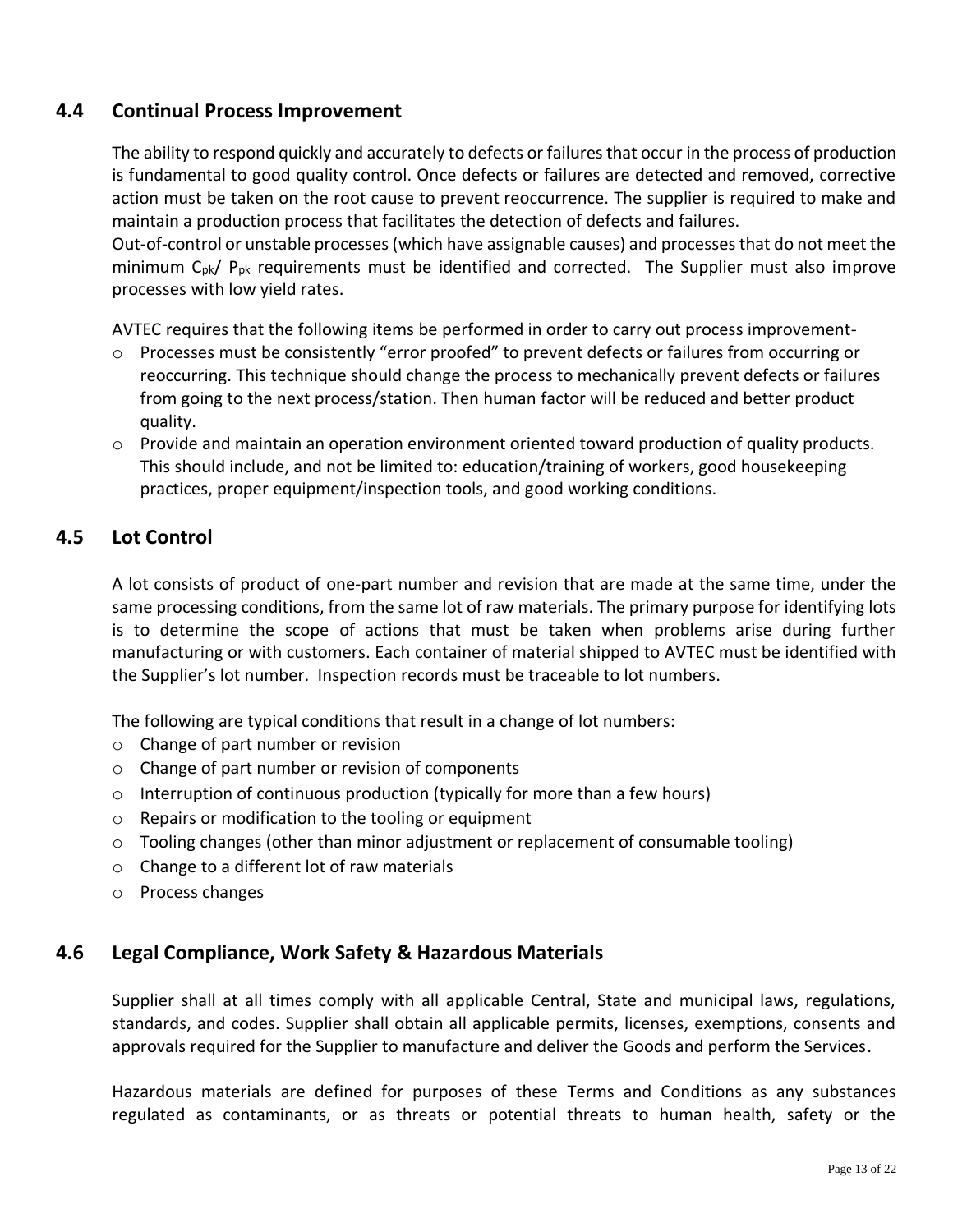environment, by environmental regulations in India. The Supplier must comply with the following requirements for shipment of Hazardous Materials:

- $\circ$  Transportation of Hazardous Materials Supplier shall ensure that all materials shipped by the Supplier are properly described, classified, packaged, marked and labeled and are in proper condition for transportation according to applicable regulations governing the transportation of hazardous materials. Supplier shall ensure that all personnel shall receive hazardous materials training as required by applicable regulations. Supplier shall further ensure that a valid 24-hour emergency response number (domestic and international) is supplied on the shipping documents for hazardous materials and that the appropriate material safety data sheet has been given to the proper emergency response organization prior to shipment. Notwithstanding the Incoterm / payment terms agreed under respective purchase orders, Supplier shall always be shown as the "shipper" on all documents relating to the shipment of any hazardous materials provided under this Purchase Order. Buyer is not to be shown as the "shipper" on any such documents. The contents pertaining to the title transfer as contained in Clause 6(a) shall be applicable to this clause as well.
- $\circ$  Supplier agrees to indemnify, defend and hold harmless Buyer, its affiliates, its officers, directors and their successors and assigns, from all claims, demands, expenses (including reasonable attorneys' fees) liabilities, causes of action, enforcement procedures, and suits of any or nature (collectively "Claims"), of which Buyer may incur as a result of Supplier's non-compliance with Supplier's obligations under this Section and any governmental laws and regulations applicable to the packaging, classification, labeling, training, handling and transportation of hazardous materials, whether such action is brought by a governmental agency or other person or entity, except to the extent that such Claims result from Buyer's negligence or willful misconduct.

## <span id="page-13-0"></span>**4.7 Maintenance**

The supplier must maintain all facilities, manufacturing machines, tools, measuring devices, and other equipment in such a manner that the supplier can support AVTEC's production requirements, and the quality of parts manufactured for AVTEC is not degraded in any way.

## <span id="page-13-1"></span>**5.0 Drawings/Changes**

## <span id="page-13-2"></span>**5.1 Drawing and Change Control**

The supplier must have a documented system for assuring that the latest AVTEC drawings are in effect at their facility. The supplier's quality management system must contain a documented procedure that describes the method used for the receipt, review, distribution, and implementation of all changes to drawings and specifications. In addition, the procedure must address control of obsolete drawings and specifications. A documented procedure should also detail the method used to contain new or modified parts until approved by the customer.

## <span id="page-13-3"></span>**5.2 Process Changes, Engineering Changes**

Suppliers must have systems in place to control changes to drawings, specifications, processes, or produced parts. Systems should be capable of handling changes being requested by the customer, and also changes requested by the supplier.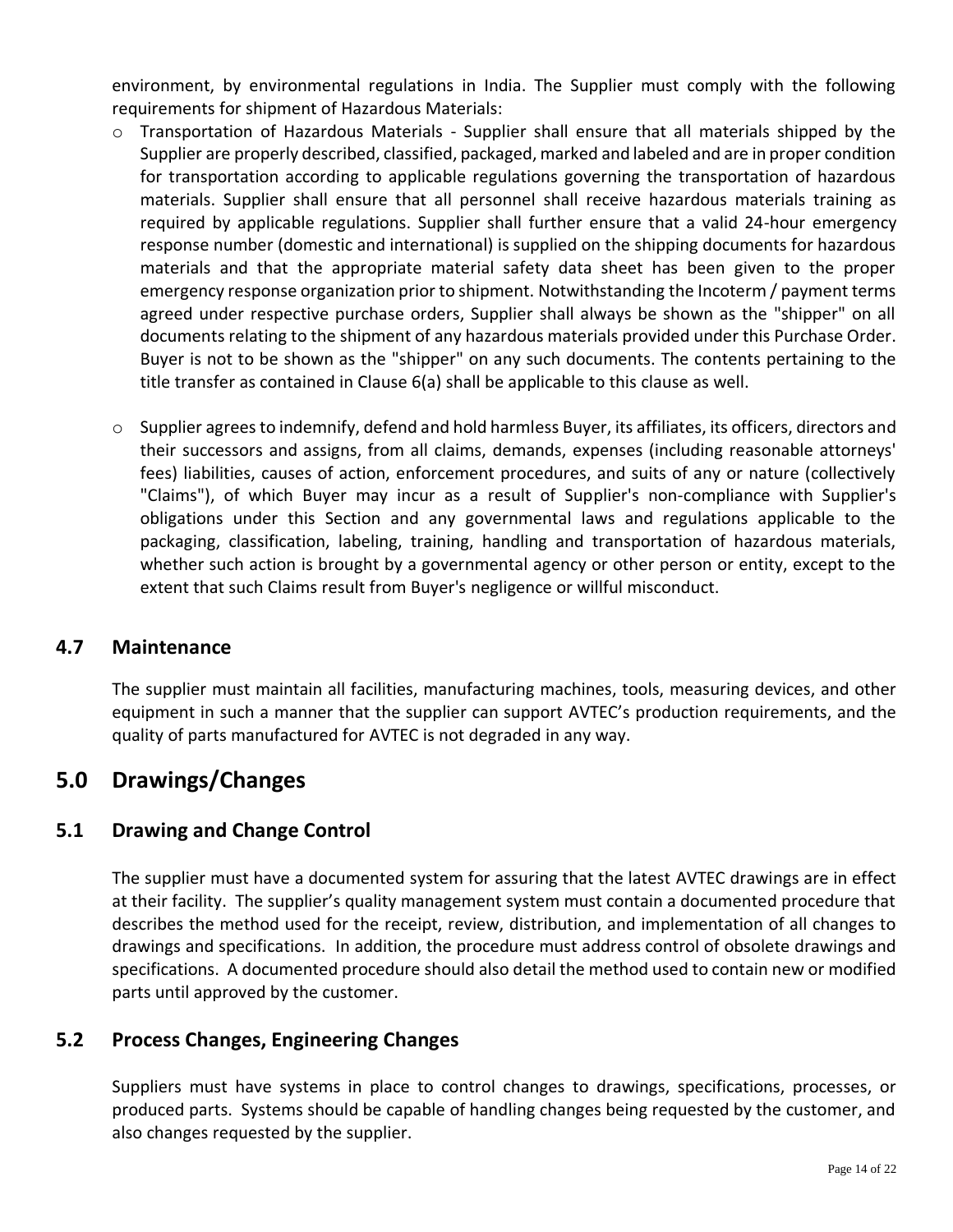**NOTE:** The PPAP process is directed at a given part number for a specified revision level produced in a specific area of the manufacturer's facility. **Suppliers may not make any changes in their process, location, material, or to the part without written approval from AVTEC.** The supplier must formally request a process change on all AVTEC components.

## <span id="page-14-0"></span>**5.3 Supplier Process Change Request (SPCR)**

A Supplier Process Change Request (SPCR) is used to request a change to a released part, process, drawing, or specification. AVTEC encourages SPCRs for process improvement with the stipulation that before an SPCR is submitted, the supplier thoroughly reviews their FMEA and control plan to assure that all process-related issues have been addressed and resolved.

Format **AMF 455** must be used to raise a request. AVTEC will provide the format when supplier asks for it.

The originator of an SPCR includes the following information:

- o Drawing or part number
- o Drawing or part title
- o Description of problem or recommended change
- o Reason for change or "rationale"
- o Proposed effective date

The supplier submits the SPCR with the revised FMEA and control plan (if applicable) to AVTEC for evaluation of the following:

- o Supplier-demonstrated process capability and stability
- o PPAP with change details comparison
- o Industry standards
- o Supplier process engineering capabilities
- o Supplier's adherence to control plan

After AVTEC has completed the review, and concurs with the supplier, AVTEC will notify the supplier as to the final disposition of the SPCR and part submittal requirements and dates.

**When monitoring is required, the appropriate markings must be identified on the lots etc. for a specified time frame as decided jointly with AVTEC and the supplier.**

## <span id="page-14-1"></span>**5.4 Supplier Deviation Request**

A supplier is never permitted to knowingly ship product that deviates from the print, specification limits, or design intent without written authorization from AVTEC. If such a condition exists, the supplier may request AVTEC to allow shipment of the product. This is accomplished by initiating a Deviation Request. Format **AMF 456** that must be used to raise a request. AVTEC will provide the format when supplier asks for it.

If directed by AVTEC, the supplier must send samples of non-conforming items to AVTEC for evaluation. The cost of any testing required to determine the acceptability of the product will be charged to the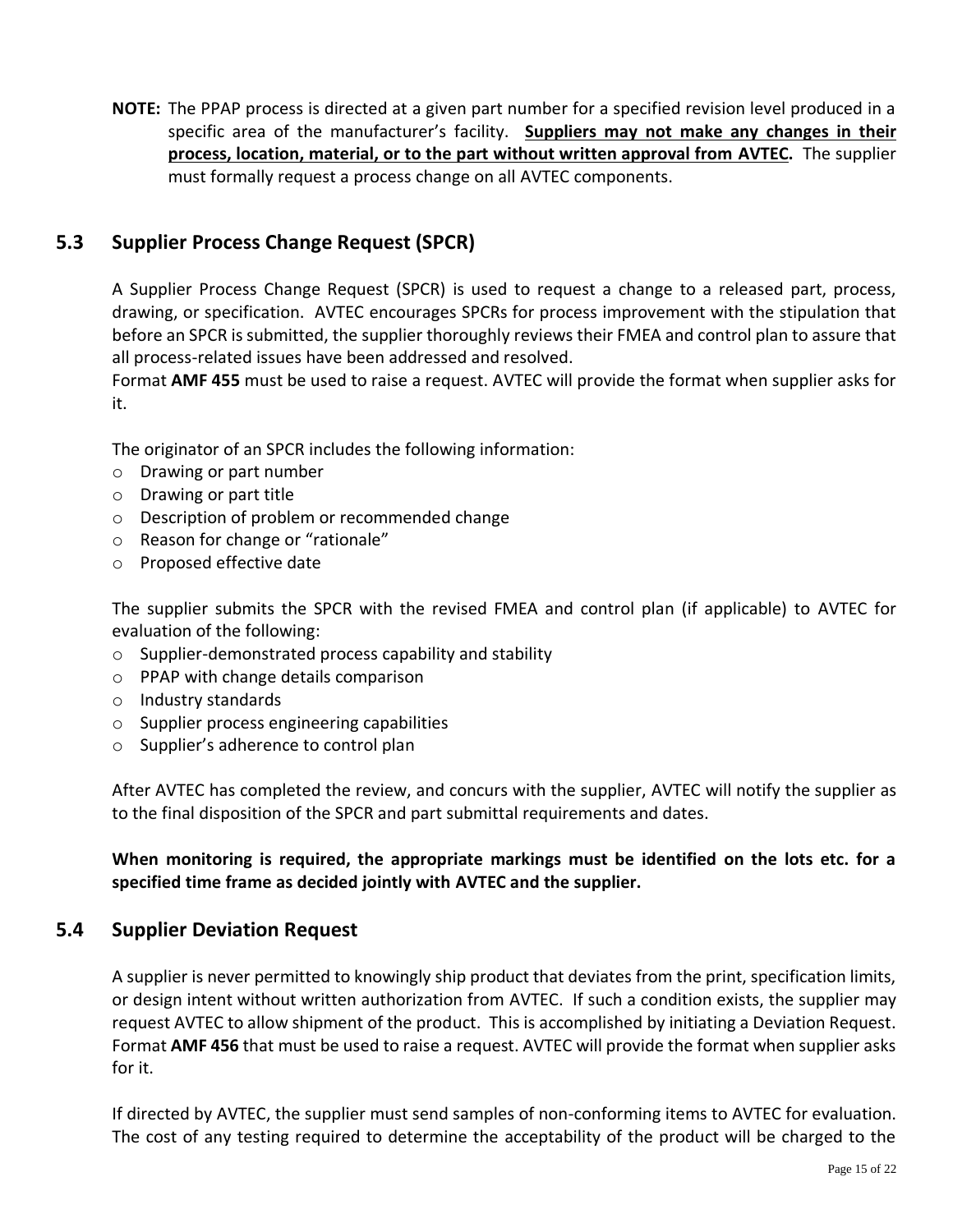supplier. AVTEC will determine the item's acceptability and what corrective actions (if any) are required beyond the deviation. If approved, AVTEC will send a written deviation approval to the supplier.

The deviation is only intended to be an interim action and **is not** to be construed as an engineering change. The supplier must begin work immediately to correct the condition in question. This must be accomplished within the time frame stated on the deviation. Failure to comply with the mutually agreed upon closure date for the deviation may result in the supplier's rating being affected.

In all cases, the supplier must fully contain all product suspected of being non-conforming at their facility. In addition, the supplier may be required to sort any suspect product at AVTEC.

**Any parts sent to AVTEC that have been approved on a Deviation must be clearly identified on the box, container, or other packaging method with the appropriate markings decided jointly by AVTEC and the supplier.**

## <span id="page-15-0"></span>**6.0 Packaging & Labeling**

## <span id="page-15-1"></span>**6.1 Packaging**

Each supplier must adequately plan for packaging. AVTEC encourages supplier-initiated packaging improvements. Suppliers will provide packaging that provides protection from any damage that may occur. Packaging, labeling, and shipping materials must comply with the requirements of common carriers, in a manner to secure the lowest transportation costs.

Packaging for ESD sensitive items must meet appropriate ESD packaging requirements. Contamination is a serious concern to AVTEC. Packaging must protect the components from contamination, including fibers from the packaging materials.

Packaging sign-off is necessary for material dispatch meant for regular production. There shouldn't be any deviation without the written approval from AVTEC.

## <span id="page-15-2"></span>**6.2 Labeling**

Each shipping container or inside package must contain the following information:

- o AVTEC part number (if no AVTEC number exists, supplier part number is used)
- o Quantity
- o Supplier's Name
- o Purchase Order Number (if required)
- o Lot identification (if required)
- $\circ$  Required ESD Susceptibility Label on packaging for ESD sensitive items, using the Electronic Industries Association Standard EIA-471 symbol or equivalent.

## <span id="page-15-3"></span>**7.0 Corrective Action System**

AVTEC requires suppliers to utilize a closed-loop corrective action system when problems are encountered in their manufacturing facility, or after nonconforming product has been shipped to AVTEC.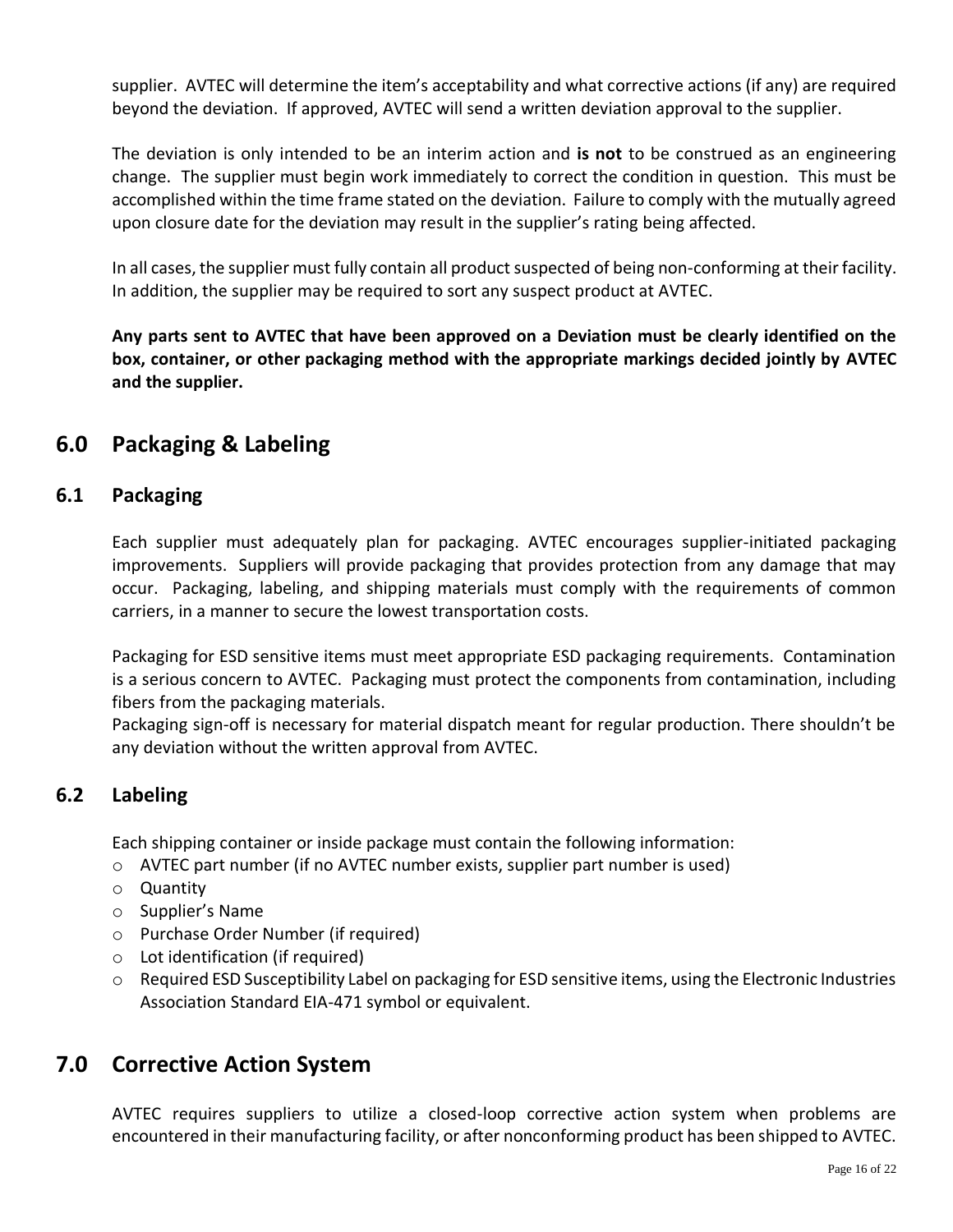## <span id="page-16-0"></span>**7.1 Corrective Action Process Approach**

The corrective action system utilized should be similar to the process outlined below. The focus should be on identifying the root cause(s) of the problem and taking action to prevent its recurrence.

- o Use a team approach
- o Describe the problem
- o Contain the problem
- $\circ$  Identify and verify root causes(s)
- o Implement permanent corrective actions
- o Verify corrective action effectiveness
- o Close the corrective action

## <span id="page-16-1"></span>**7.2 Supplier Corrective Action**

AVTEC issues a Corrective Action Request (CAR) to a supplier when non-conforming parts are found at incoming inspection, in production, in test, or by an AVTEC customer. They can also be issued as a result of a supplier audit. The supplier is required to respond by returning the CAR back to AVTEC with the "Team Response" fields completed.

The following provides a brief outline of the CAR procedure that suppliers to AVTEC should comply with:

- o AVTEC requires that the supplier takes immediate containment action upon notification of the nonconformance. The supplier must submit a written response to AVTEC, reporting the Supplier's initial observation and defining the interim containment plan within 24 hours of notification. The Supplier's Initial Observation is an acknowledgement that the Supplier has been informed of the problem, and has begun to gather information about the problem.
- $\circ$  The containment plan must clearly define the containment actions at the supplier's facility to assure that no nonconforming product is shipped to AVTEC. If suspect product has already been shipped, the supplier must address all suspect stock in transit and any stock at AVTEC. The supplier will assist in identifying customer risk by identifying all suspect lot numbers and associated quantities involved.
- o Within 48 hours after the original notification of AVTEC, the supplier must implement the containment actions.
- o Within 7 working days from the initial notification date, the supplier must complete the 8D report and implement the corrective actions to prevent recurrence of the problem. Actions such as "train the operator," "discipline the operator," or "increase inspection," are typically not acceptable corrective actions.
- o The supplier is required to keep AVTEC informed of progress towards implementing the corrective action. When corrective action implementation is complete, the supplier and AVTEC verify that the corrective action is effective in preventing the problem's recurrence.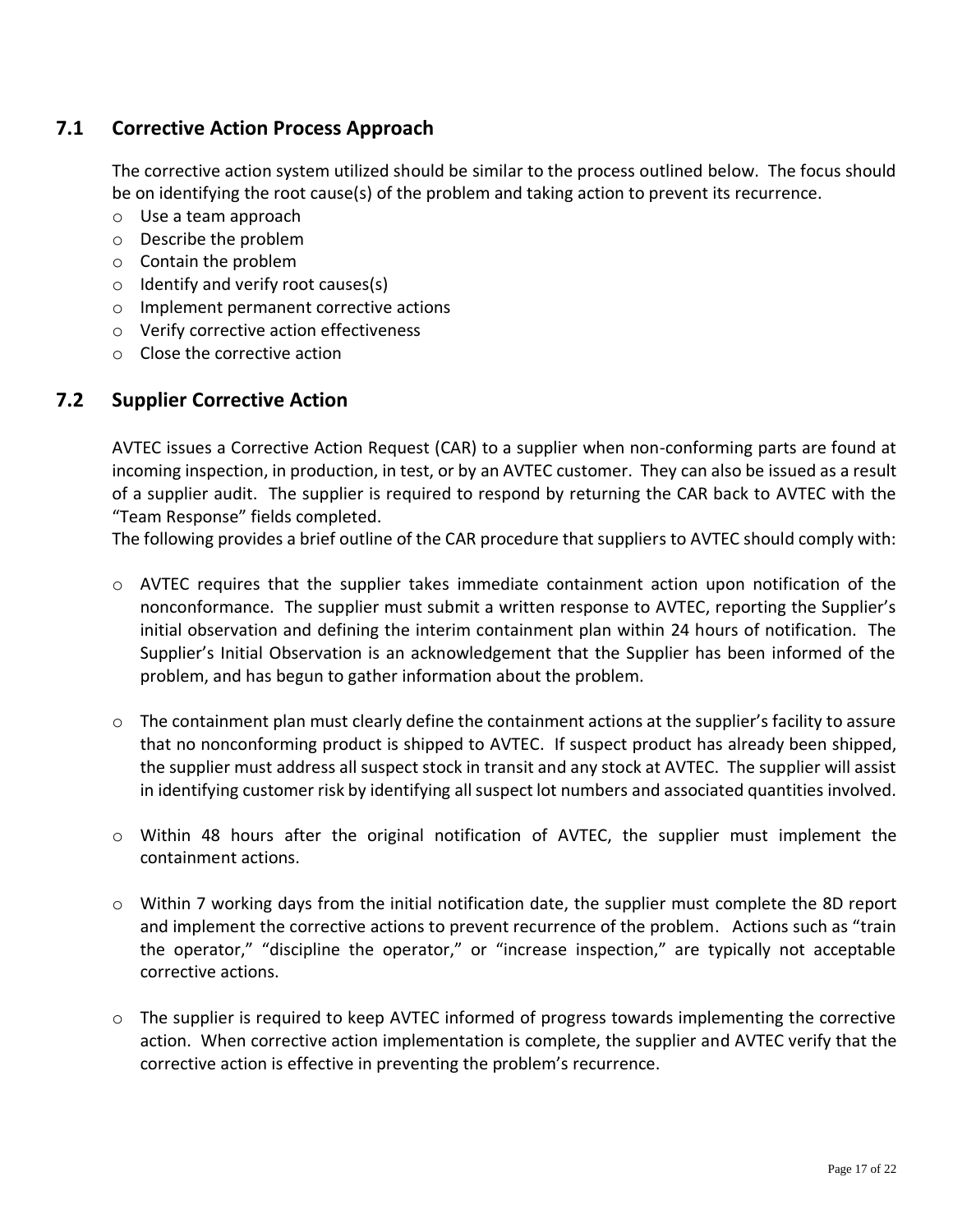## <span id="page-17-0"></span>**8.0 Ship-to-Use (STU)**

AVTEC utilizes a Ship-to-Use (STU) policy to reduce the problems associated with receiving nonconforming product from suppliers, while minimizing incoming inspection and speeding up the process of moving product to production.

Suppliers with all parts on STU and high ongoing quality performance are Preferred Suppliers. Preferred Suppliers are given first opportunity to quote for new business and are given preference.

AVTEC administers the STU program on a part-by-part basis. STU applies to all material and components purchased for use in released product at AVTEC. It does not include pre-released parts, samples, prototypes, pilot runs, First Articles for new tooling, and other low volume applications. STU material will be moved directly into production, bypassing incoming inspection.

## <span id="page-17-1"></span>**8.1 Ship-to-Use Requirements**

The supplier attains Ship-to-Use status with each proposed part by meeting the following criteria:

- For non-critical parts, the part achieves STU status upon First Article qualification, assuming all other requirements are met as detailed below.
- For critical parts, the supplier must be qualified through an on-site quality management system assessment. At AVTEC's discretion, the formal on-site assessment may be waived with a fully completed supplier self-assessment.
- For critical parts, the most recent three lots received must have passed all incoming inspections
- The part must have no outstanding corrective action requests (CARs) for issues affecting form, fit, function, reliability, or customer acceptance.
- The 3-lot requirement may be waived for a critical part if any of the following conditions are met, the provided a mutual agreement is reached between AVTEC and the supplier:
	- o The part was modified from an existing part on STU by a part number or revision change, and the changes did not affect form, fit or function.
	- o The part has less than 3 lots received within 6 months.
- For products shipped as complete, sealed, point-of-sale items from the supplier, AVTEC will determine if that product may be placed as STU immediately. This decision is based on the supplier test and manufacturing process/capability and availability of equipment to do meaningful testing.

If a supplier produces a part in more than one facility, each facility must qualify individually for STU.

## <span id="page-17-2"></span>**8.2 Ship-to-Use Suspension**

The supplier is placed on STU suspension when any of the following conditions occur:

- o A lot fails an incoming inspection audit.
- $\circ$  A supplier-caused CAR is initiated for an issue affecting form, fit, function, reliability, or customer acceptance.
- o The supplier fails a quality management system assessment.
- $\circ$  A control plan audit shows the supplier is not following their approved control plan.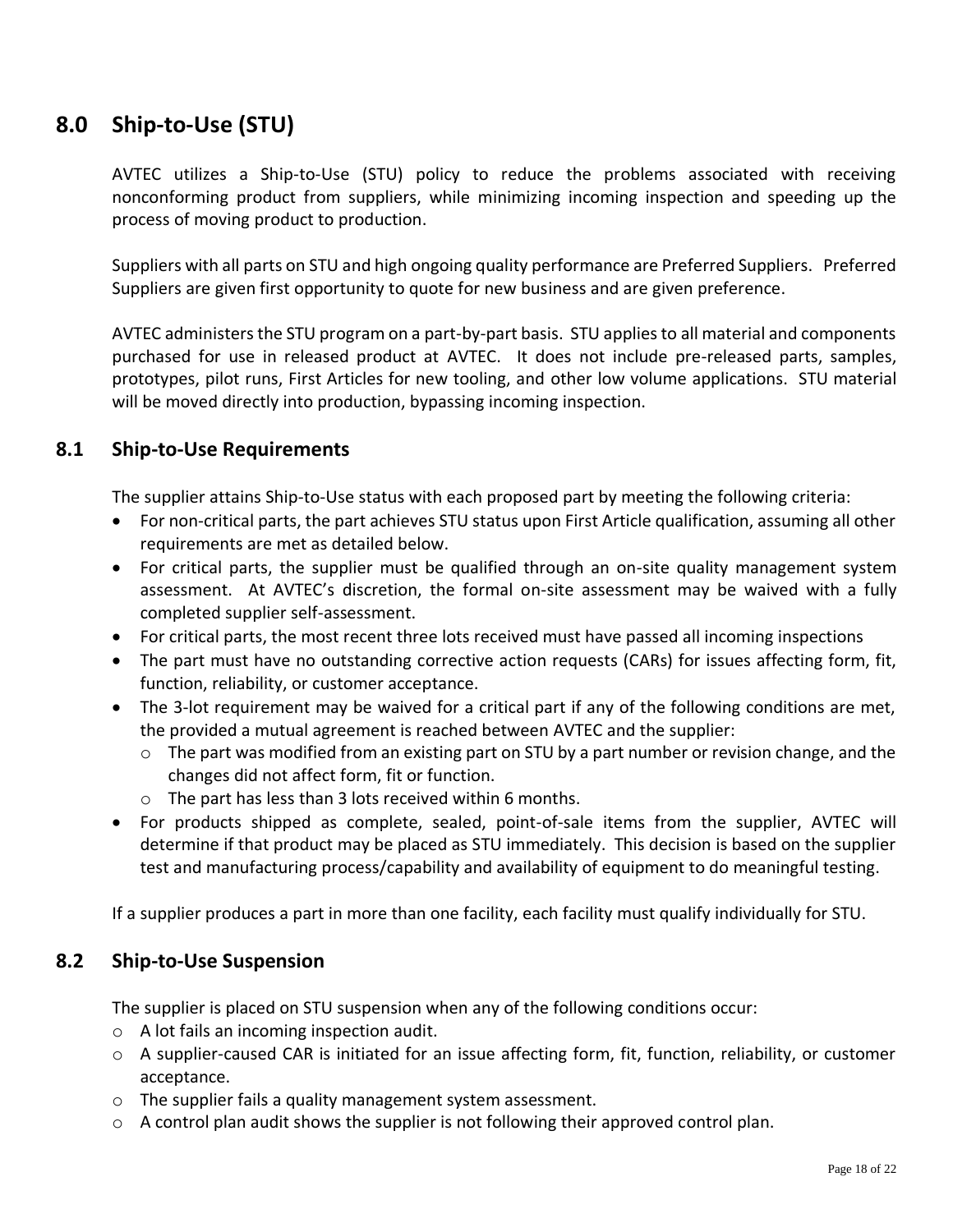If STU is suspended, AVTEC personnel investigate and determine whether the suspension extends to other part numbers/tools furnished by that supplier, issues a Corrective Action Request (CAR) if a CAR has not already been issued, and works with the supplier to correct the problem.

When the supplier's STU status is returned to good standing, AVTEC notifies the supplier of the change in status.

If a supplier does not implement effective corrective action, or if the supplier is put on suspension repeatedly, AVTEC determines whether the supplier's STU status should be discontinued. This decision may also include a decision to move the business to an alternate supplier. (Escalation matrix to be formed by SS/SCM/STA)

## <span id="page-18-0"></span>**9.0 Supplier Monitoring**

AVTEC continually monitors its suppliers to ensure they continue to meet AVTEC's requirements, and to ensure that the supplier continues to ship acceptable parts. This may consist of:

- o A quality management system surveillance audit at the supplier's facility
- o An on-site audit of the supplier's control plan
- o A random incoming inspection audit of a batch of product
- o Source inspection of product at the supplier's facility
- o Nth Article Inspection
- o Review of supplier-furnished data packages
- o A supplier progress review meeting conducted periodically at the supplier's site or at AVTEC to review supplier performance and progress

| Sr.No.               | <b>Criteria</b> | <b>Sub Criteria</b>      | <b>Responsibility</b> | Sub-Weightage (%) | Weightage<br><b>Total</b><br>(%) |  |
|----------------------|-----------------|--------------------------|-----------------------|-------------------|----------------------------------|--|
| $\blacktriangleleft$ | <b>Supplies</b> | Schedule Adherence       |                       | 40                | 50                               |  |
|                      |                 | Premium freight          | MP & L                | 5                 |                                  |  |
|                      |                 | Support & Responsiveness |                       | 5.                |                                  |  |
| $\mathcal{P}$        | Quality         | <b>PPM</b>               |                       | 25                | 50                               |  |
|                      |                 | Quality Report (QR)      |                       | 15                |                                  |  |
|                      |                 | Support & Responsiveness | SQA Team              | 5                 |                                  |  |
|                      |                 | Field Issue              |                       |                   |                                  |  |

Supplier performance is evaluated on the following factors:

**Schedule Adherence**: Report is prepared by SCM Team considering the material received in the month against the schedule.

**Premium freight**: In case of no incidence of premium freight, weightage is 5% otherwise 0%. Even if premium freight is born by supplier rating will be 0%.

**Support & responsiveness (Supplies):** Rated Manually out of 5. Based on On-time Supplies (line losses), Crisis Management, Advance shipment Notice, Corrective action for Poor Delivery, CDR's

*PPM: -* Supplier Rejection PPM is generated through Oracle System*.*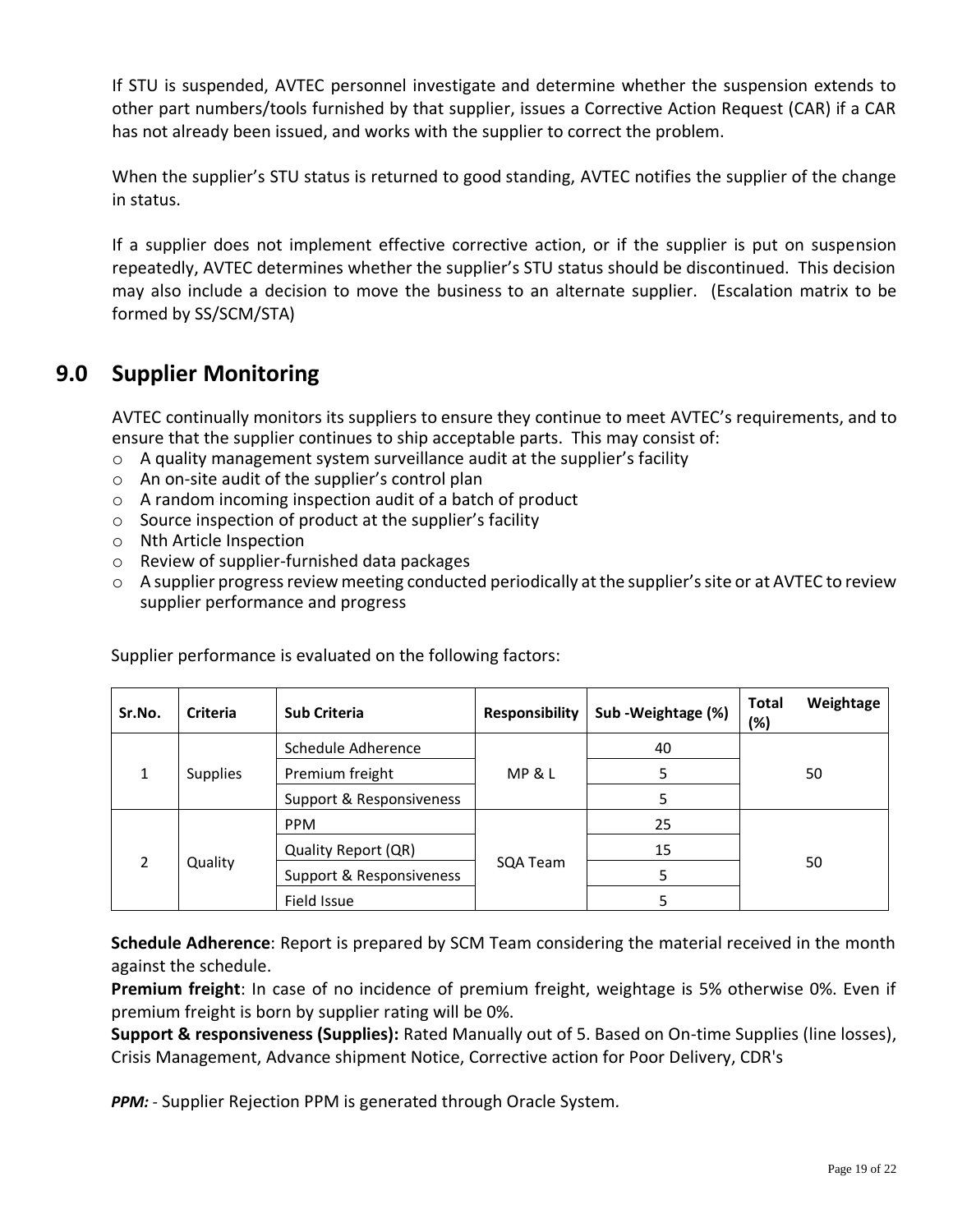| PPM'<br>Level |           | $1 - 50$ | 51-100      | <i>101-200</i> | 201-500 | >500 |
|---------------|-----------|----------|-------------|----------------|---------|------|
| Weightage     | າ –<br>رے | חר<br>∠∪ | . .<br>ب عد | 10             |         |      |

**Quality Report:** - In case of any supplier defect observed at the time of use of material, QR is given by STA to supplier. In case no QR raised in the month than weightage is 15, whereas one QR raised then weightage will be 5 and more than one then 0.

Support & responsiveness (Quality):- Rated Manually out of 5.Based on receipt of SPC Data on time, Submission of G3D&G8D, Repetition of QR's, Audit Adherence and Closure of Points, New developments, Submission of layout reports, PDI reports, Material test certificates.

**Field Issues**: - No field issues observe in a month then 5 otherwise 0.

## <span id="page-19-0"></span>**9.1 Supplier Audits**

Periodically, AVTEC may audit the supplier's quality management system. The supplier must make their facility available for on-site process verification by AVTEC personnel at any time, with reasonable notice. This may be a full or abbreviated documentation and on-site audit. The purpose is to evaluate any changes that may have occurred in the supplier's quality management system, and to assess the supplier's continuing commitment to quality improvement.

Periodically, AVTEC may also audit the supplier's continuing conformance to the control plan approved in the First Article process.

#### <span id="page-19-1"></span>**9.2 Inspection Audits**

AVTEC expects its suppliers to furnish material that conforms to all requirements, and that does not need to be inspected when AVTEC receives it. Material that has not achieved Ship-to-Use status, or that is on STU suspension is inspected on a lot-by-lot basis. AVTEC uses a C=0 sampling plan (refer to Annexure 3) that rejects the entire lot when a single non-conforming part is found in the sample. At AVTEC's discretion, in order to meet production requirements, 100% sorting may be done as necessary at the supplier's expense.

AVTEC may inspect product at the supplier's facility to detect potential problems prior to shipment. AVTEC may also inspect product at sub-tier suppliers.

#### <span id="page-19-2"></span>**9.3 N th Article Inspection (Layout Inspection Report)**

The supplier should perform annual Nth Article inspections of each critical part to verify continuing conformance of the part to the specification. This is also required if an engineering change affecting form, fit, or function occurs. The Nth Article requirement is not applicable to non-critical parts.

For all sub-components, the manufacturing supplier is responsible to ensure that the components that make up each assembly are qualified and monitored through the supplier's own part qualification system.

At the discretion of AVTEC, Nth Article can be postponed beyond, or required prior to, the annual expiration. Considerations such as component volume, program life cycle and supplier/part performance are used in the decision to pull in or extend the requirement for Nth Article.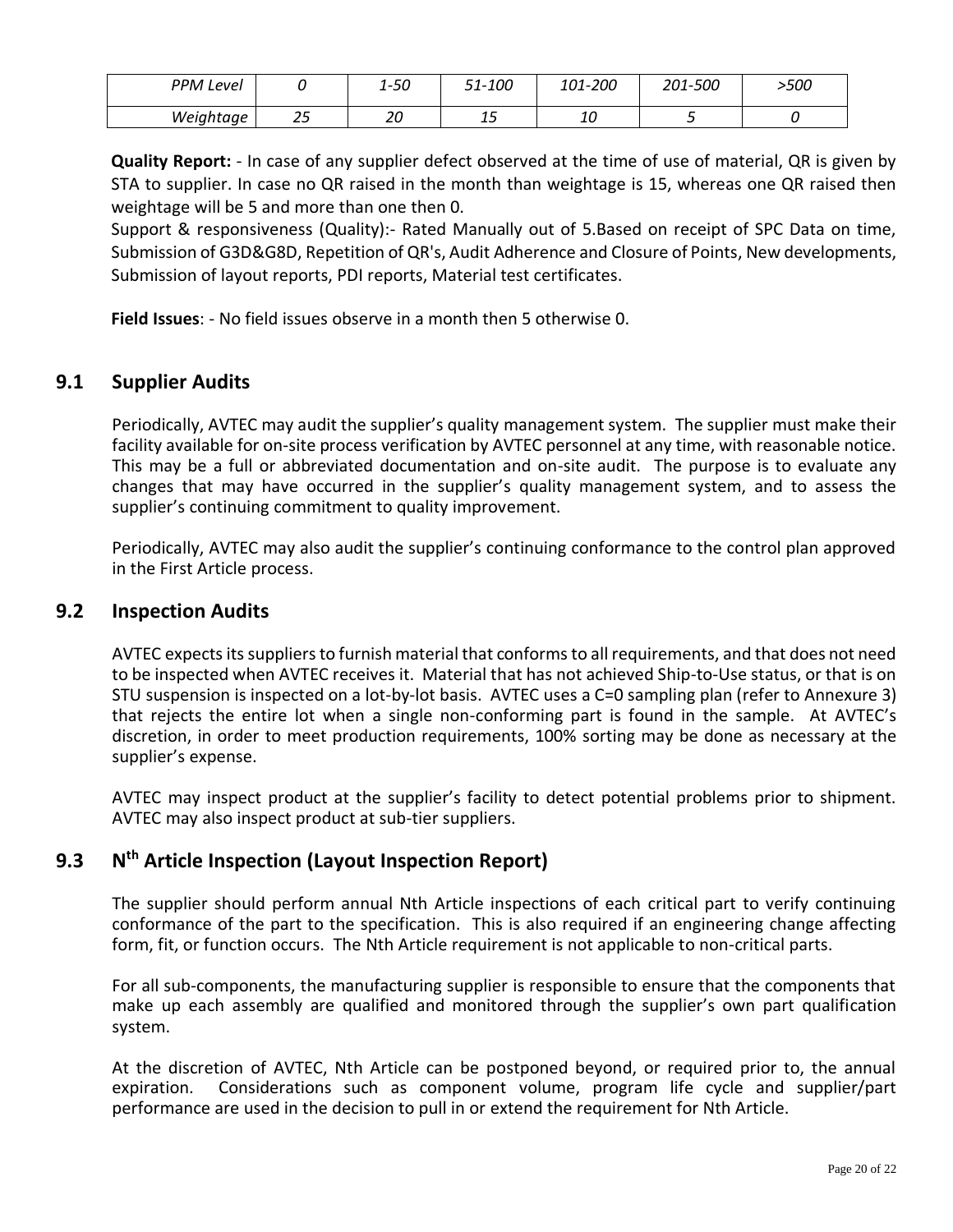## <span id="page-20-0"></span>**9.4 Supplier-Furnished Lot Documentation**

AVTEC may require the supplier to furnish inspection, test, process performance, or other quality data with each shipment to ensure that the product meets AVTEC's requirements. When data submission is required, the data must accompany each shipment, or be e-mailed or faxed to AVTEC at the same time the lot is shipped. All documentation must be clearly identified with AVTEC's part number, and the supplier's lot number.

When specified by AVTEC, the supplier must submit monthly data packages. Data packages typically consist of copies of control charts and process capability calculations for specified characteristics.

Once the supplier has completed two consecutive quarters of data submissions, the supplier may request elimination of the data submission if records show that the characteristic consistently satisfies AVTEC's requirements for process stability and process performance, and if the characteristic has caused no problems in AVTEC's production. AVTEC will notify the supplier in writing if the data submission may be discontinued.

## <span id="page-20-1"></span>**9.5 Supplier Escalation & Improvement Program**

The goal of AVTEC Limited supplier improvement programs are to initiate and drive improvement activities with suppliers who are performing below expectations.

Supplier improvement programs AVTEC monitors supplier performance on a monthly basis. When any of the monitored measurement parameters indicate low performance trend or significant abnormality, the supplier is considered for elevation into a supplier improvement program. There are different variants of supplier improvement or supplier development programs being conducted by AVTEC, depending on the problem and specific situation for each supplier. Suppliers may be notified of the potential inclusion in any supplier improvement program by an intimation letter sent to the supplier's quality department. The letter will include the reason or reasons a supplier is being considered for supplier improvement entry.

Supplier improvement activities are initiated and monitored through an elevation process. Each stage will have defined criteria for entry and exit and identified actions to be completed during the stage. Exit criteria are based on improved performance results and implementation of process improvements. Suppliers that do not meet the criteria for a stage by the target completion date may be elevated to the next stage.

Each time the supplier is elevated to a higher stage, the actions required will be those of all previous stages, plus the additional actions required by the new stage. At any time that the exit criterion is met for a specific stage the supplier is moved to the "Monitoring" status. Supplier performance is tracked based on the AVTEC performance criteria.

A Supplier can be placed in a supplier improvement program based on performance for an individual part Number, Multiple Part Number basis of organizational performance